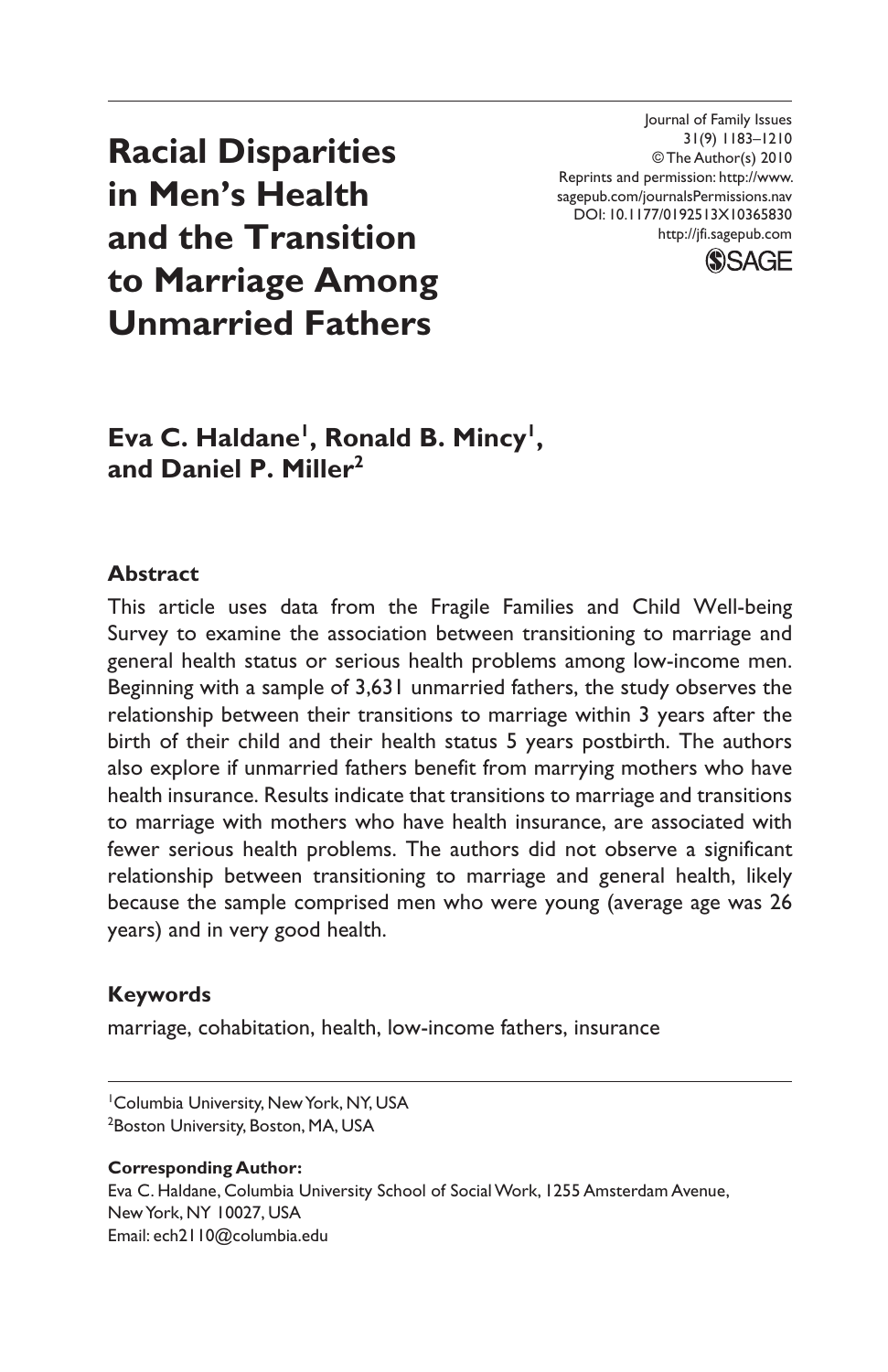# **Introduction**

That married men generally enjoy better health than unmarried men is well documented, as are the lower marriage rates of African American men relative to men of other racial and ethnic groups. The first article in this issue (Koball, Moiduddin, Henderson, Goesling, & Besculides, 2010) provides a general overview of the research literature on the relationship between marriage and health. For African American men, particularly those with low incomes, marriage might lead to changes in behaviors that can affect health. For example, research suggests that after marrying, low-income African American men spend less time "hanging out" with other unmarried African American men (Anderson, 2000; England & Shafer, 2007), thereby lowering their chances of homicides or unintentional injuries (Anderson, 2000). Those experiences could result in physical harm and stress, which, in turn, raise health risks for them and other members of low-income communities (Brunson, 2007; Ross & Mirowsky, 2001). Marriage, however, might not lead to better health or changes in behavior that lead to better health. Instead, causality might run in the other direction, such that poorer health (or the predictors of poor health) among African American men might reduce their chances of marrying.

Differential access to health insurance is another possible contributor to health disparities between young White and African American men. Most Americans obtain health insurance through their employers or the employers of their spouses. Besides having lower marriage rates, African American men have lower employment rates than similarly educated men of other racial and ethnic groups (Holzer & Offner, 2006). Employers provide more generous health insurance coverage for workers with higher educational and occupational status. For example, 33.8% of people with less than a high school diploma were uninsured at some point in 2006 compared with 14.7% of people with more than a high school diploma or General Equivalency Diploma (Cohen & Martinez, 2007). Because young African American men are concentrated in lower paid occupations, they are less likely than young White men to have employer-provided health insurance or insurance with low copayments, even if they are employed (Brown, Ojeda, Wyn, & Levan, 2000). Furthermore, men are less likely to have access to publicly funded health coverage. Women have a greater likelihood of having Medicaid coverage after having children than men. Thus, low- to moderate-income African American men face particularly low levels of access to both employer-provided and public health insurance.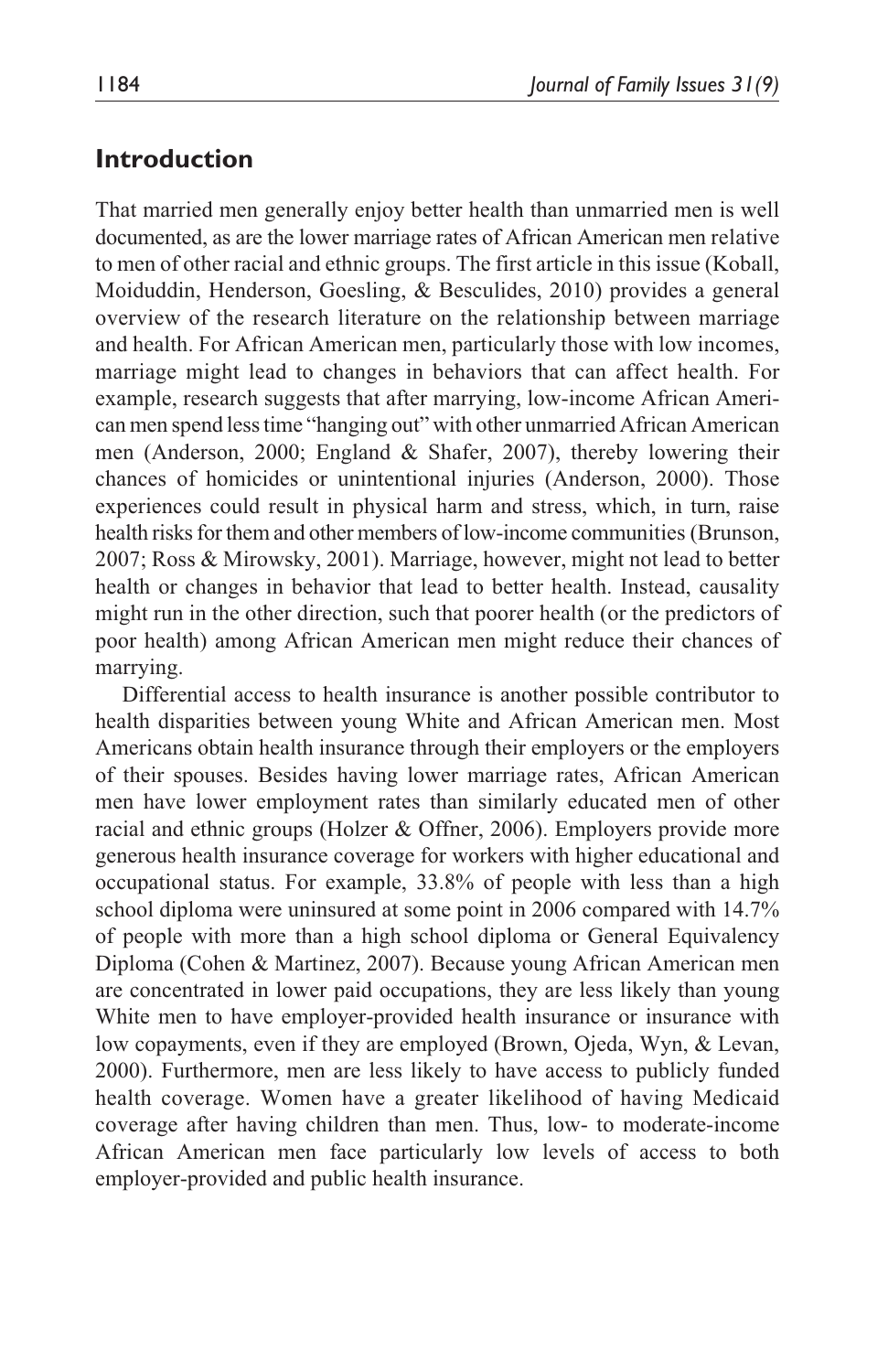Without health insurance, African American men in poor health or with injuries appear particularly unable to get the health care that they need. African American men in fair or poor health are less likely than African American women in similar health to see a doctor (Brown et al., 2000). Lack of insurance can have deleterious consequences: Uninsured African American men are less likely than insured African American men to obtain care for high blood pressure (Hill et al., 1999), a condition that may lead to stroke, a leading cause of death among African American men.

Thus, it may be that marital status and health insurance coverage operate jointly to increase the health and morbidity risks of low- and moderate-income African American men compared with other populations. Thus, by extension, unmarried fathers who marry should exhibit the direct and indirect benefits (through access to their wives' health insurance) of marriage on their health. The purpose of this article is to test for such effects. In particular, we ask the following questions:

- 1. Is there a relationship between transitions to marriage and health status among low- to moderate-income men whose partners had an unmarried birth?
- 2. If so, is the relationship between transitions to marriage and health that African American fathers experience different from the relationship between transitions to marriage and health that White and other fathers experience?
- 3. Does access to a wife's health insurance partially explain the relationship between transitions to marriage and health?
- 4. Do racial differences in transitions to marriage help explain racial differences in the health status of low- to moderate-income unmarried fathers?

The next section of this article reviews the literature on marriage and men's health and explains the special relevance to low-income African American men, including the role of employer-provided and public health insurance. This section also discusses the issue of selection bias and identifies hypotheses about the effects of transitions to marriage on the health status of low-income to moderate-income unmarried fathers. The next section describes our data and methods for estimating these effects. Then we describe our hypothesis tests and results, followed by a discussion of our findings and the limitations of the study. The final section discusses our conclusion and implications for policy and future research.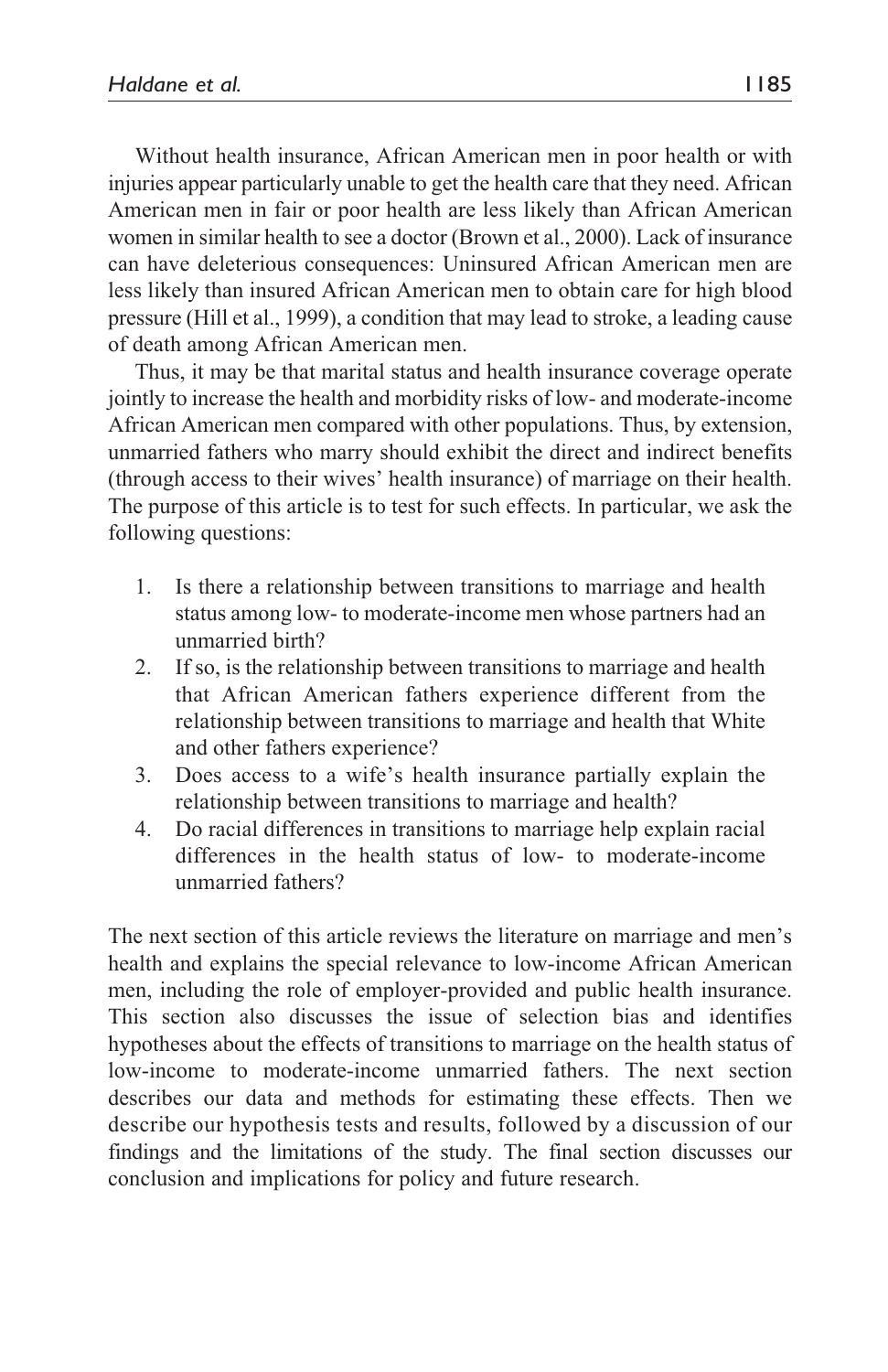# **The Effects of Marriage and Health Insurance on Men's Health**

The association between marriage and good health is well documented (Stutzer & Frey, 2006; Waite, Bachrach, Hindin, Thomson, & Thornton, 2000; Waite & Gallagher, 2000; Wu, Penning, Pollard, & Hart, 2003). Researchers have found that the health benefits of marriage are stronger for men than for women, suggesting that wives are more likely to enhance their husbands' health than the reverse (Waite et al., 2000). Additionally, married men are more likely to spend free time with their wives, whereas their unmarried counterparts are more likely to spend time in individual pursuits (Waite & Gallagher, 2000). Among young, low- to moderate-income men, these pursuits may include being "out with [their] boys" in "the streets" (Anderson, 2000; England & Shafer, 2007), which increases the chances of homicides or unintentional injuries (Anderson, 2000).

Married men are also more likely than their unmarried peers to avoid risky health behaviors. Waite et al. (2000) provide two explanations for this: First, wives are more likely than cohabiting partners or girlfriends to warn their partners about risky health behaviors and schedule their partners' doctors' appointments directly. Evidence suggests that gender socialization makes women more aware of the need to attend to health than men (Courtenay, 2000; Moynihan, 1998). For example, research suggests that men are more likely than women to avoid medical care because they feel they are supposed to be tough or because they are "stubborn" (Royster, Richmond, Eng, & Margolis, 2006). Some men are less likely to practice healthy behaviors because they feel they are not susceptible to risk (Royster et al., 2006). In particular, men who espouse dominant views of masculinity are less likely than men who do not espouse these views to consider their health to be a priority, which is reflected in their greater propensity to take part in behaviors that pose a health risk, such as engaging in riskier sexual behaviors, playing sports, fighting, drinking alcohol, and smoking (Courtenay, 2000). Second, marriage might provide a sense of meaning and importance to men. These feelings, coupled with the knowledge that potential illnesses and injuries would adversely affect their wives and children, might increase their mindfulness of their health.

There is also evidence that marriage is associated with better mental health (Wu et al., 2003). Marcussen (2005) argues that married couples enjoy better mental health than cohabiting couples because the former have higher quality relationships and more effective coping resources than the latter. Bierman, Fazio, and Milkie (2006) find that married people found more purpose in life than unmarried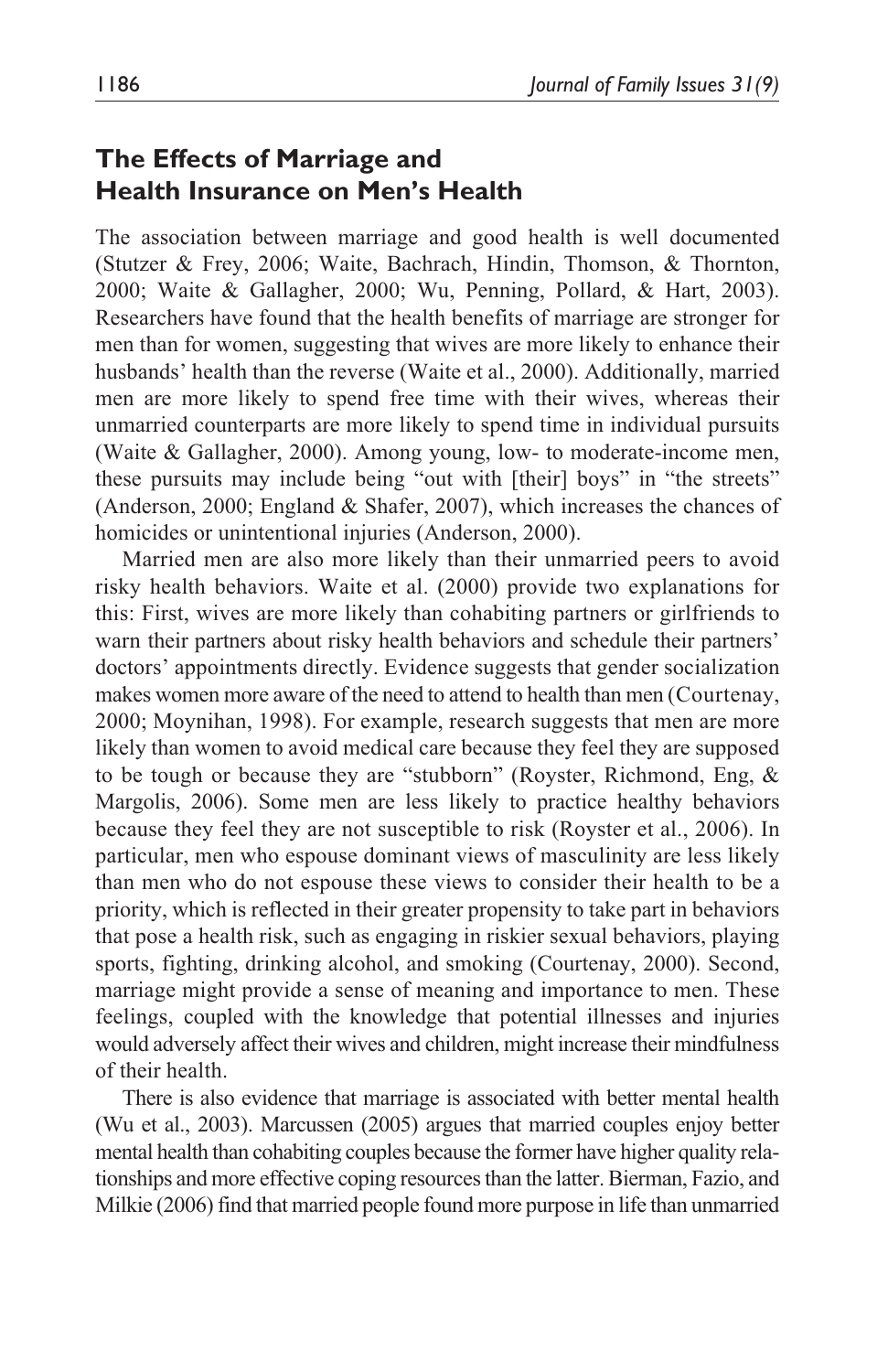people, which they attribute to greater socioeconomic and psychosocial resources among those who are married.

Despite this evidence, the direct association between marriage and health may not be entirely causal. Some researchers argue that happier and healthier people are more attractive to potential spouses. Similarly, people with high earnings may be more attractive as potential marriage partners (Lichter, LeClere, & McLaughlin, 1991), but they are also likely to be in better health. Put differently, personal characteristics—some of which are not easily measured in research might motivate people into marriage.

The empirical evidence on the role of selection is mixed. Goldman (1993), for example, finds evidence for selection in the association between marital status and physical health, but Wu et al. (2003) do not. Similarly, Stutzer and Frey (2006) find evidence that selection plays a role in the association between marriage and mental well-being, but Marcussen (2005) does not.

Another important predictor of health status is health insurance (Levy & Meltzer, 2001). Men who are uninsured are less likely to receive follow-up care after unintentional injuries or newly diagnosed chronic conditions and take longer to recover fully after their accidents or diagnoses (Hadley, 2007). Families and individuals obtain health insurance in different ways. For example, although married and single-parent families are insured at similar rates, married families are more likely to have employer-provided insurance, and single-parent families are more likely to have publicly funded insurance (such as Medicaid or the State Children's Health Insurance Program; Goesling & Koball, 2008).

Options for obtaining health insurance could be critical for unmarried, lowto moderate-income men, because they are less likely than their female counterparts to be eligible for publicly funded coverage. For instance, although such men may be income eligible for Medicaid, they usually do not meet other eligibility requirements. Typically, Medicaid recipients include low-income pregnant women, poor children up to age 19 years (with an expanding income definition for children younger than 6 years), certain caretakers of children, people with disabilities, and some current or former welfare recipients (Department of Health and Human Services, 2005; Treadwell & Ro, 2003).<sup>1</sup> Because low-income men are far less likely to be caretakers of their children, they are much less likely than low-income women to receive Medicaid.

Low-income men also lack health insurance because they work in lowly paid occupations and have high unemployment rates. Many employers either do not offer health insurance to workers in lowly paid occupations or require such employees to pay high premiums. As a result, workers in lowly paid occupations tend not to participate in employer-provided plans (Chernew,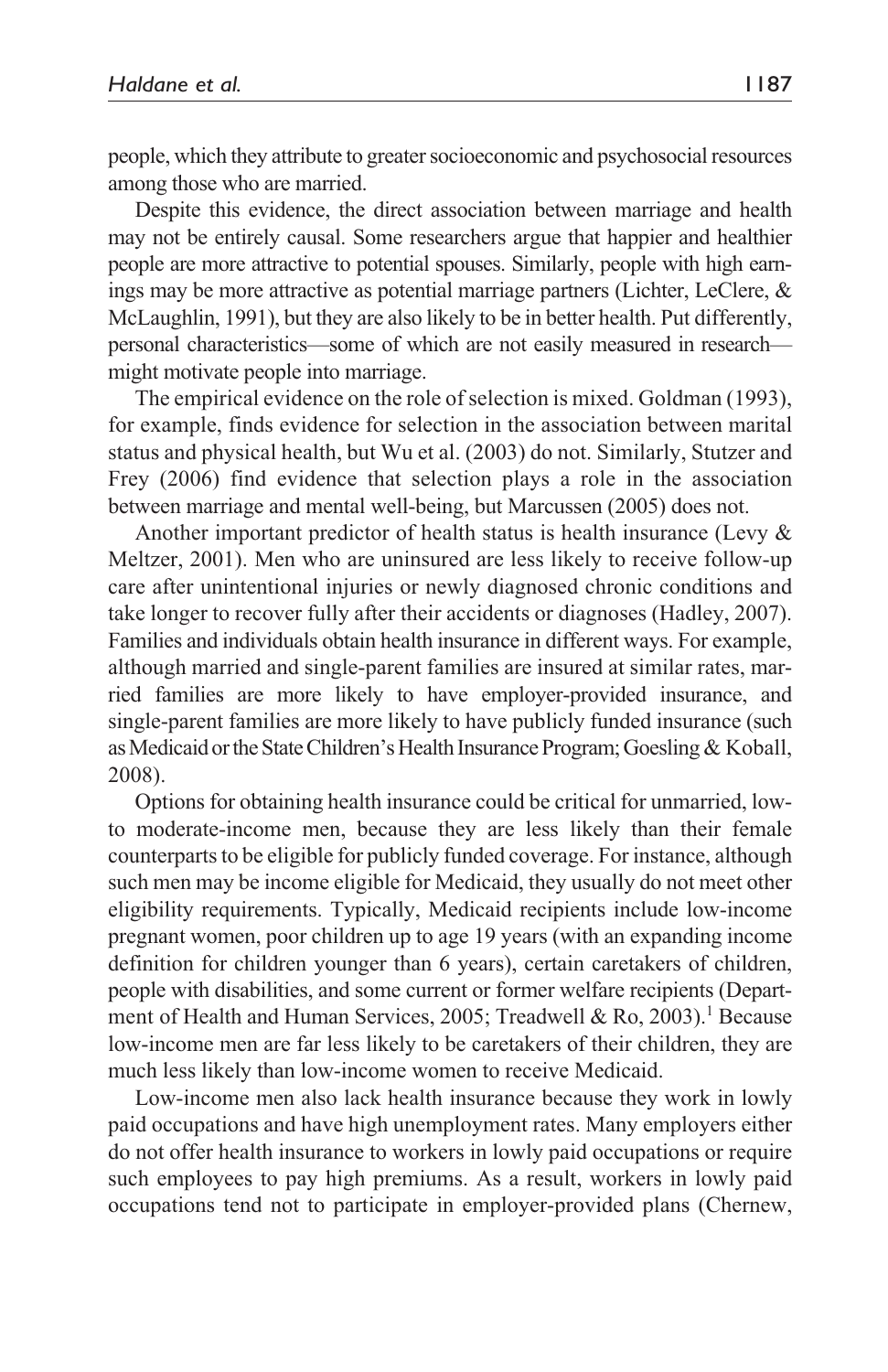Cutler, & Keenan, 2005). Additionally, because most Americans get their health insurance through their employers, unemployed men are overrepresented among the uninsured (Royster et al., 2006). Further affecting access to care, low-income men and other employees in low-status occupations often do not have sick leave, so they do not take time off until they are so sick they cannot work (Royster et al., 2006).

The late 1990s, the focus of this study, offers a particularly instructive time period to examine how marriage affected men's access to health insurance and their health. Employment among less educated women increased dramatically in the late 1990s because of a sustained economic expansion, strict work requirements in welfare programs, and the expansion of the Earned Income Tax Credit in 1993 (Blank & Schmidt, 2001). This sustained economic expansion also temporarily arrested a decline in the wages of less educated men, which had been occurring since the mid-1970s (Holzer & Offner, 2006). As employment increased among less educated women, some were able to obtain employerprovided health insurance. Less educated men (including fathers) who married during the late 1990s could have increased access to insurance through marriage by obtaining access to their wives' health insurance. By contrast, because the employment rate of less educated men was fairly stagnant during this period, direct access to employer-provided health insurance would have been unchanged for less educated unmarried fathers who remained single (Holzer & Offner, 2006).

These trends may have had several important implications for the health status of low-income African American men: First, nearly 70% of African American children were born to unmarried parents, and African American men have been overrepresented among unmarried fathers (Hamilton, Martin, & Ventura, 2006). Only 7.4% of all young (16- to 24-year-olds) African American men with no more than a high school diploma were married in 2001, about half the rate of less educated White men (14.2%; Mincy, Lewis, & Han, 2006). Second, during the 1990s, the employment and labor force participation rates of less educated African American men fell. As mentioned above, when employed, their wages remained static; however, other young less educated men's wages rose during the late 1990s (Holzer & Offner, 2006). For these and other reasons, the decline in marriage rates among African Americans continued unabated throughout the 1990s (Lichter, McLaughlin, & Ribar, 2002).

The literature on marriage, health insurance, and men's health suggests that transitions to marriage should result in improvements in the health of low- to moderate-income unmarried fathers. Our strategy for examining whether such a relationship is causal relies on temporal ordering and the use of rich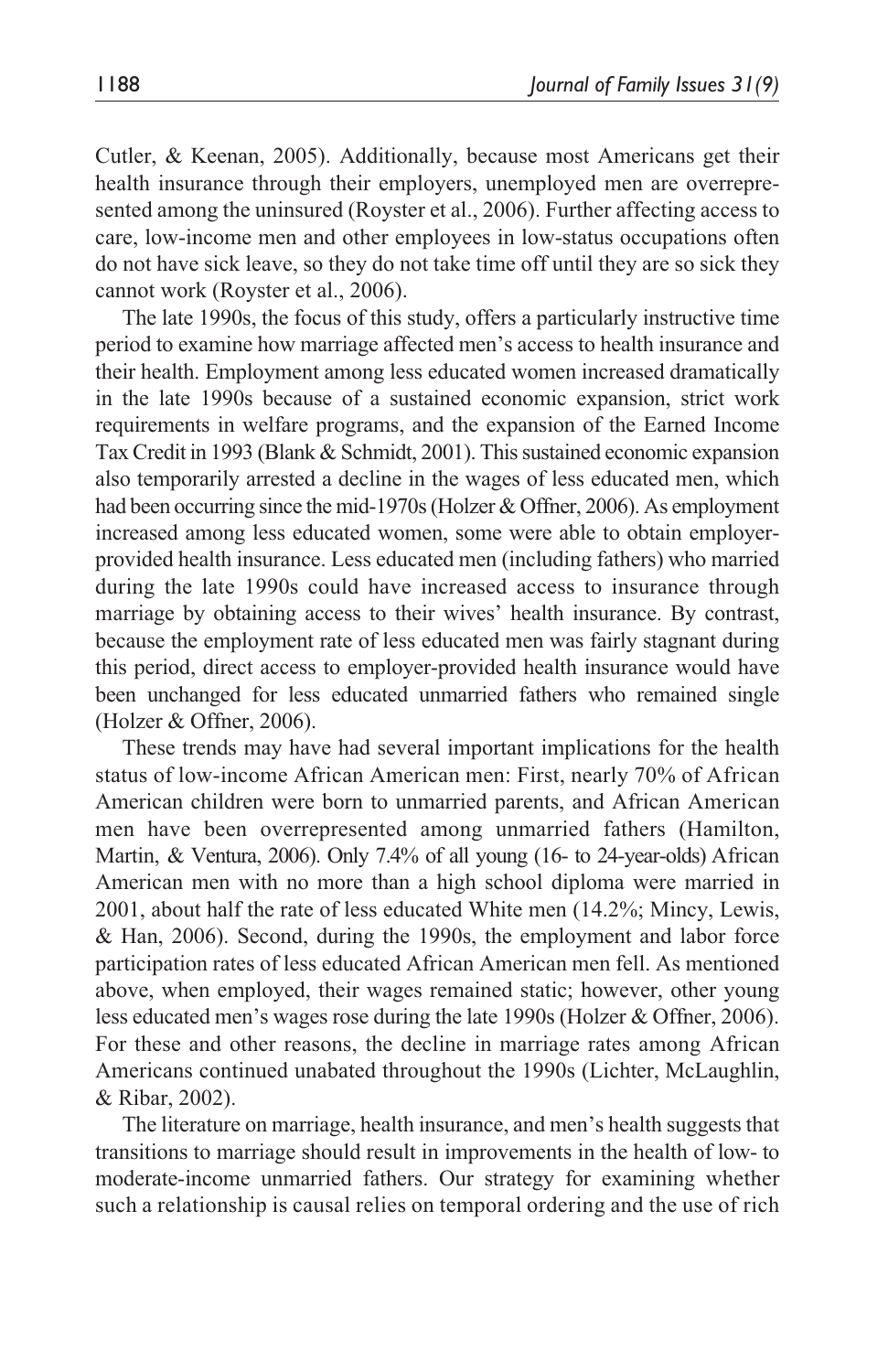controls for factors that select men into marriage as a means to limit reverse causation and spurious correlations as possible explanations for the relationship between marital status and health status in our data.

The literature also provides us with some direction as to the nature of the possible effects of the transition to marriage. The direct effects of transitions to marriage on health derive from the greater exposure of married (vs. unmarried) men to the health conscious influence of women and the greater tendency of married (v. unmarried) men to take into account the consequences of their risky health behaviors for others (e.g., partners and children; Waite et al., 2000). Because after controlling for education and income, we know of no evidence of racial differences in the health consciousness of women, we see no reason to hypothesize racial differences in the direct effects of transitions to marriage on the health of unmarried fathers. In addition, some of the benefits of marriage on men's health result from access to their wives' private or employer-provided health insurance. Therefore, we expect unmarried fathers who transition to marriage to be in better health than unmarried fathers who remain single.

If there are racial differences in the health benefits of transitions to marriage, access to private or employer-provided insurance is a plausible explanation, as the higher socioeconomic status of White women confers an increased chance for their partners to gain access to health insurance. Finally, we hypothesize that racial differences in transitions to marriage partially explain racial disparities in the health status of low- and moderate-income unmarried men. More specifically, low- and moderate-income African American unmarried fathers will be in poorer health than their White (and other) counterparts because the former are less likely than the latter to experience the direct and indirect benefits of marriage on health.

# **Data and Method**

#### *Data*

This study relies on the Fragile Families and Child Well-Being Survey (FFCWS; Reichman, Teitler, Garfinkel, & McLanahan, 2001). FFCWS is a birth cohort, panel survey that when weighted is nationally representative of births occurring in 1998-2000 in large metropolitan areas. Interviews were conducted with both parents in the hospital after the birth of their children; follow-up interviews were conducted 12, 36, and 60 months later. The richness of the FFCWS data will help us control for unobserved heterogeneity that has compromised previous attempts to control for selection into marriage. Our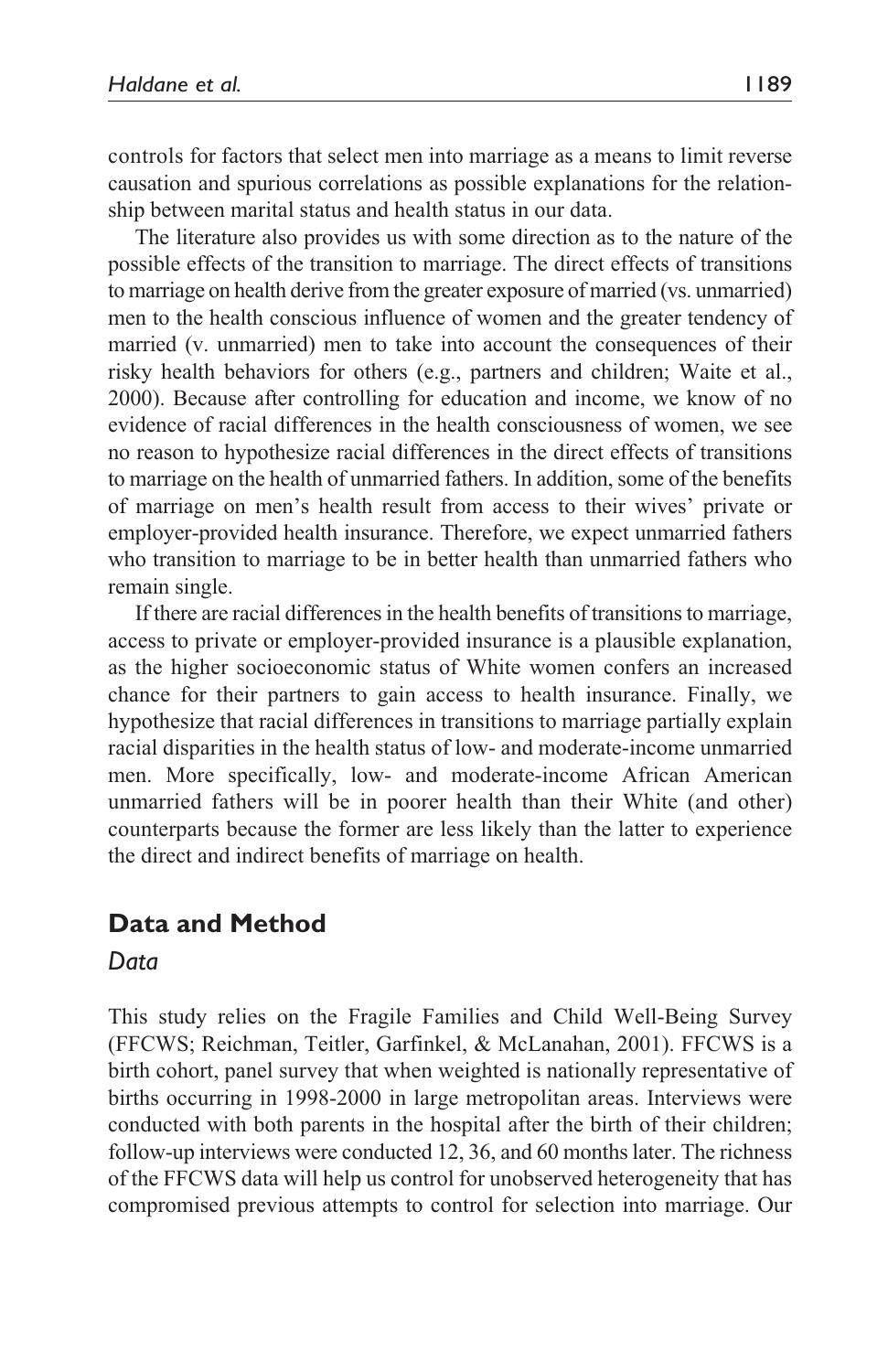analysis uses all four waves and is restricted to fathers who were unmarried at baseline and alive in all waves.

These data are ideal for the study of the health status of young unmarried fathers not only because of the large sample of such fathers, but also because they contain detailed longitudinal economic, health status, and behavioral information collected independently from both the mothers and the fathers. The survey includes a large oversample of nonmarital births, which is the main data for our study. It also offers a significant advantage over other data sources that suffer from underrepresentation problems (Hofferth, Pleck, Stueve, Bianchi, & Sayer, 2002). However, although the response rate among fathers in FFCWS was very high (75%) at baseline, it declined over time (to 66% at 60 months). (This is presumably because unwed fathers' often tenuous connections to households made them hard to find in nationally representative surveys and because many refuse to admit to survey researchers that they have fathered children.) To compensate for missing data caused by fathers' attrition and other factors, we used multiple imputation (MI) to impute their answers into the data set.

MI uses multivariate prediction algorithms to create complete data sets, which are based on different prediction equations and thus incorporate sampling variability for each variable with missing data. We created five imputed data sets using these methods. Data analysis on multiply imputed data combines information from each imputed data set and derives model estimates that incorporate the variability across the different data sets. The MI procedure for this study was undertaken using the Multiple Imputation with Chained Equations (MICE) software package (Royston, 2007) with STATA 10-SE.

To analyze surveys that include missing data, researchers usually use complete case samples by dropping observations that are missing data for any variable included in their empirical model. However, doing so implicitly makes the assumption that data are missing completely at random (Little & Rubin, 2002); that is, each dropped observation has the same probability of being missing (Gelman  $&$  Hill, 2006). This assumption fails if some observations are missing for reasons related to other factors. For example, in analysis (not shown), we found that the probability that a father was missing from our data was associated with the father's race/ethnicity, U.S.-born status, and education. Instead, MI relies on a less stringent assumption that data are missing based (only) on available information—the missing at random assumption (Gelman & Hill, 2006). Although the missing at random assumption is not formally testable, it is more plausible than the assumption that data are missing completely at random (Gelman & Hill, 2006).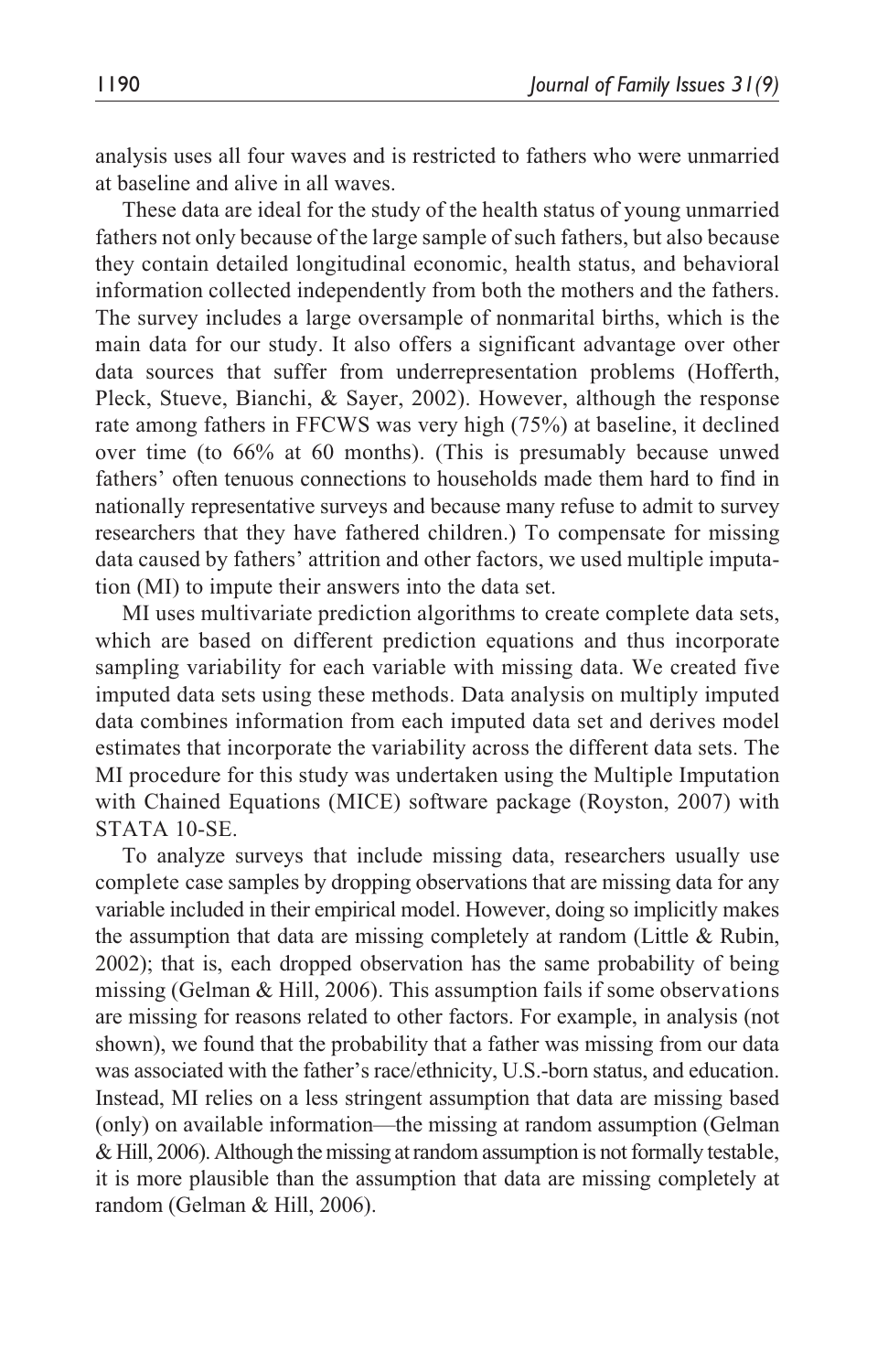### *Measures and Method*

To examine whether marriage affects health outcomes, rather than the reverse, we impose a temporal ordering of the variables (outcomes observed at 5 years, marriage observed at 1 and 3 years, and other controls observed at baseline), which is consistent with the presumed causal hypothesis (Mincy, Hill, & Sinkewicz, 2009).

*Outcomes.* The outcomes include general health status and the number of serious health problems, both of which we measure when the child is 60 months old. The first measure is a Likert-type scale, with five options for the father to describe his general health: (1) *poor*, (2) *fair*, (3) *good*, (4) *very good*, and (5) *excellent*. Thus the father's actual health status is an unobservable latent value, but the observed variable is categorical and ordered. We use ordered probit regression to analyze this outcome. The second measure—how many serious health problems the father has when children are 5 years old—is continuous. There are eight possible serious health problems a man could have: diabetes, asthma, high blood pressure, pain, seizure/epilepsy, heart disease, back problems, and others. Thus, we created a measure equal to the number of serious health problems a respondent reported having, with a range of values from 0 to 8.

*Key independent variables.* We use two forms of our treatment variable. The first is a dummy variable that takes a value of 1 for fathers who married the mothers of their children in Wave 2 and remained married at Wave 3 and those who were married at Wave 3, taking a value of 0 otherwise. This means that fathers who marry and later divorce or separate from the mothers of their children between Waves 2 and 3 are considered unmarried for the purpose of our analysis. (Further disaggregation of our treatment variable into married, divorced/separated, and never married would have resulted in small cell sizes for the divorced category and large standard errors.) We call this variable transition to marriage.

The second form of our treatment variable involves three dummy variables. The first takes a value of 1 for fathers who transition to marriage (as defined earlier) and do not access their wives' health insurance and 0 otherwise. The second takes a value of 1 for fathers who transition to marriage (as defined earlier) and access their wives' health insurance and 0 otherwise. The third takes a value of 1 for fathers who do not transition to marriage or who transition and later divorce and 0 otherwise. When we estimate models using this form of our treatment variable, we omit the third (never married/ divorced/separated) variable from the analysis.

*Control and confounding variables.* All control and confounding variables are measured at baseline. The confounding covariates predict both health and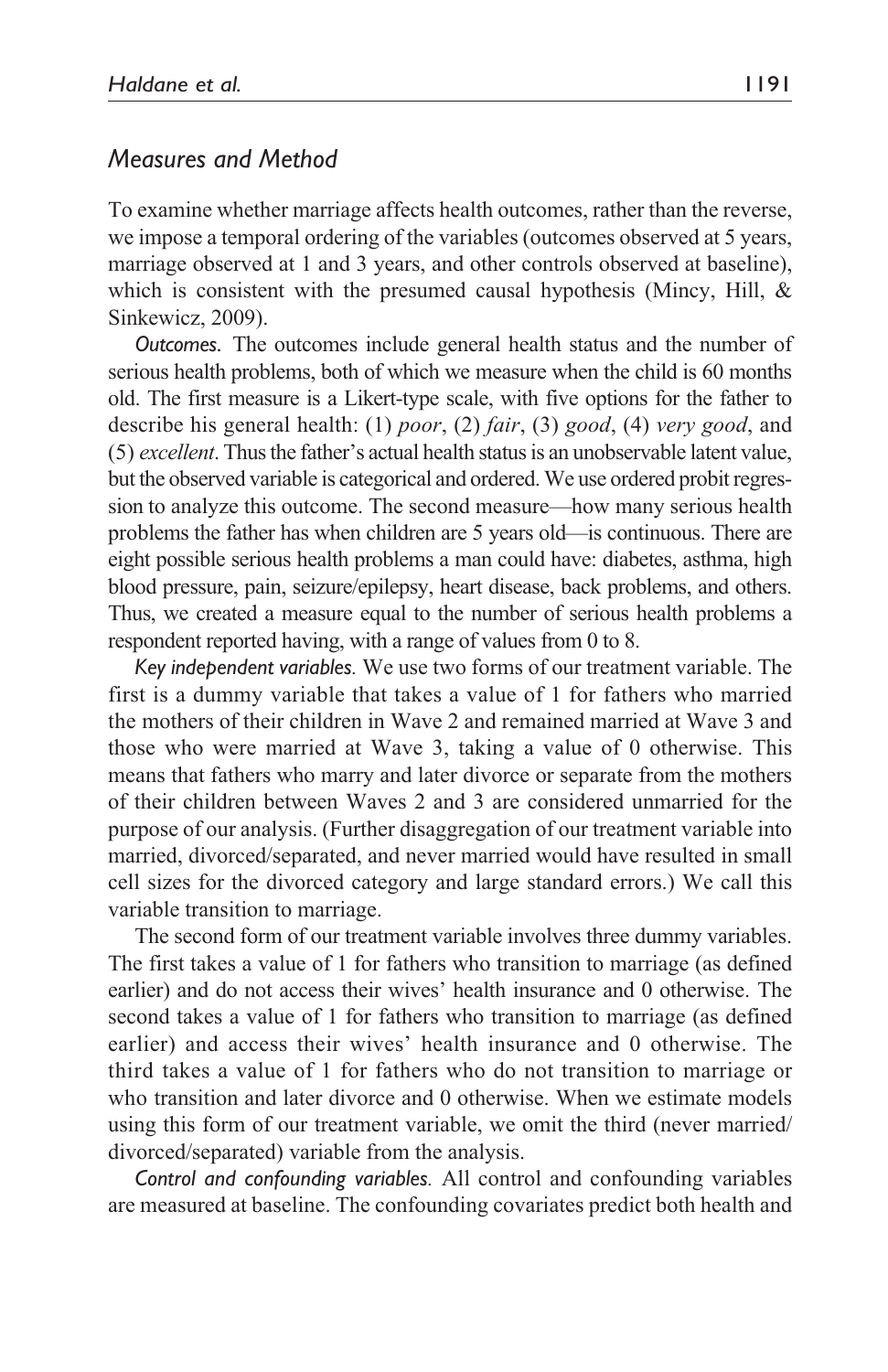union status. Our demographic confounders include age, race/ethnicity, and immigration status. We use a set of dummy variables to measure race/ethnicity: African American (non-Hispanic), Hispanic (any race), and White/Other (non-Hispanic). In keeping with our focus on African American fathers, we restrict our discussion and presentation of results to African Americans and include fathers who identify as White/Other in the omitted category. The step to combine fathers who identified as White and Other into a single category was motivated by the relatively small number of other fathers. Analyses of the Hispanic fathers are available from the authors on request. In addition, to explore our research question, which sought to determine whether the causal relationship between transitions to marriage and health was different for African American men than for other men, we include an interaction term between the African American and transition to marriage indicators.

We also include a measure of household income, logged household income, the father's employment status, measures related to the father's receipt of public assistance, and a measure of the father's family background. These measures are proxies for pretreatment income, which is positively associated with health status. The average individual income at baselines in the FFCWS was less than \$20,000 (McLanahan et al., 2003). Household income (reported) is greater than individual income (not reported). Higher incomes give people access to more resources, such as food, housing, and social support, which are associated with better health (Lantz et al., 2001). For this reason, Isaacs and Schroeder (2004) argue that socioeconomic class has a larger effect on health than race does.

To measure receipt of public assistance, we define a dummy variable that takes a value of 1 if the father is on public assistance (Father on Public Assistance) and a 0 otherwise. To measure the father's employment status and family background we include a dummy variable (Father Employed) that takes a value of 1 if the father is employed and a 0 otherwise and a dummy variable (Live with Biological Father) that takes a value of 1 if the father lived with his own biological father at age 15 years and a 0 otherwise.

We included measures of educational attainment, which are associated with both marital status and health. We include three dummy variables to measure educational attainment (High School Diploma or GED, Some College or Associate's Degree, and College or More). The omitted category is Less than High School. Higher education is associated with better health for many reasons, including the ability to make better health decisions and higher earnings, which enable people to obtain more nutritious food or better access to health care (Lantz et al., 2001; Woolfe, Johnson, Phillips, & Philipsen, 2007).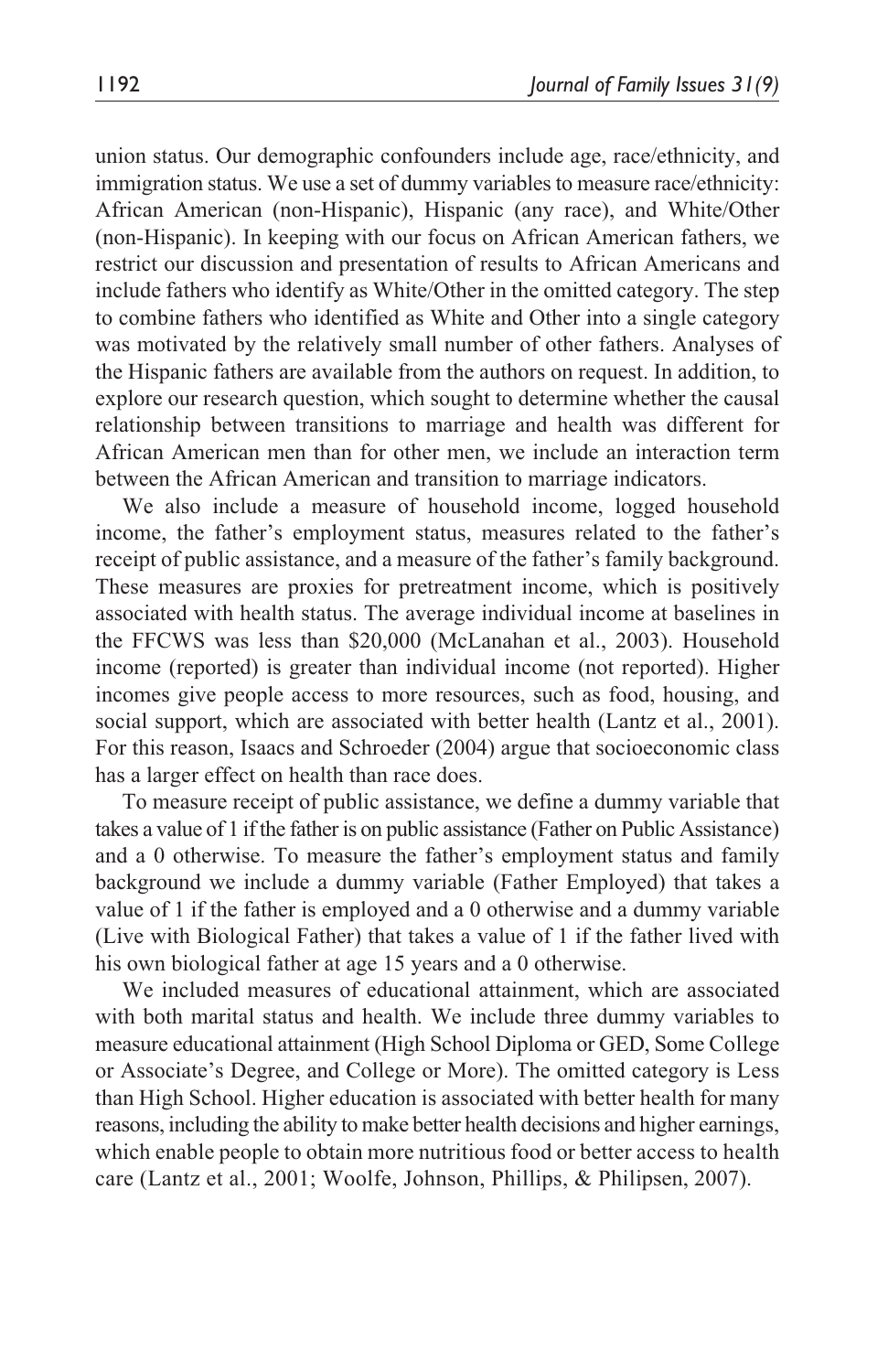We included self-reported, health-related confounders, such as depression, smoking status, substance abuse, and the father's report of his general health status at baseline. Except for depression, each of these measures is a dummy variable. We derive our measure of depression from a father's self-report of feeling depressed. There is no measure of serious health problems at baseline.

Finally, we included a dummy variable (Father's Religious Attendance) that we coded as 1 if the father indicated he attended religious services and 0 otherwise. Religiosity is positively associated with marriage and negatively associated with risk behaviors (e.g., smoking and substance abuse), which would lead to poor health outcomes (Wilcox & Wolfinger, 2008).

As stated earlier, we employed temporal ordering to examine the effect of transitioning to marriage on general and serious health in Year 5. We used ordinary least squares (OLS) regression to measure the effect of transitioning to marriage on the number of serious health problems and ordered probit regression to estimate the effects of transitioning to marriage on general health. The latter is a maximum likelihood estimator of the coefficients of models in which the dependent variable is categorical and ordered (Maddala, 1993).

# **Results**

The entire sample of unmarried fathers was in good health when children were about 5 years old (3.767; see Table 1, Full Sample column). This was a slight decrease from the baseline, at which the average father was in very good health (General Health at Baseline  $= 3.955$ ). Approximately 12% of the fathers had a serious health problem when their children were 5 years old. The average number of serious health problems is less than one, because the overwhelming majority had no such problems. Less than one fifth (approximately 17%) of the fathers had married the mother of their child; however, few of these fathers had access to their wives' health insurance.

Most fathers had low levels of education: 35% had less than a high school diploma, 40% had a high school diploma or a GED, 22% had some college, and only 4% had a college degree or more. Fifteen percent of the fathers were immigrants. Most fathers did not smoke cigarettes (smokers 13%). More than a quarter of the fathers attended religious services, almost two fifths had lived with their biological father when they were 15 years old, and only 5% of the fathers had a history of incarceration. In contrast, 33% of the fathers were depressed. Approximately a quarter of the fathers were substance abusers. Most were African American (56%) and White/Other (15%). Although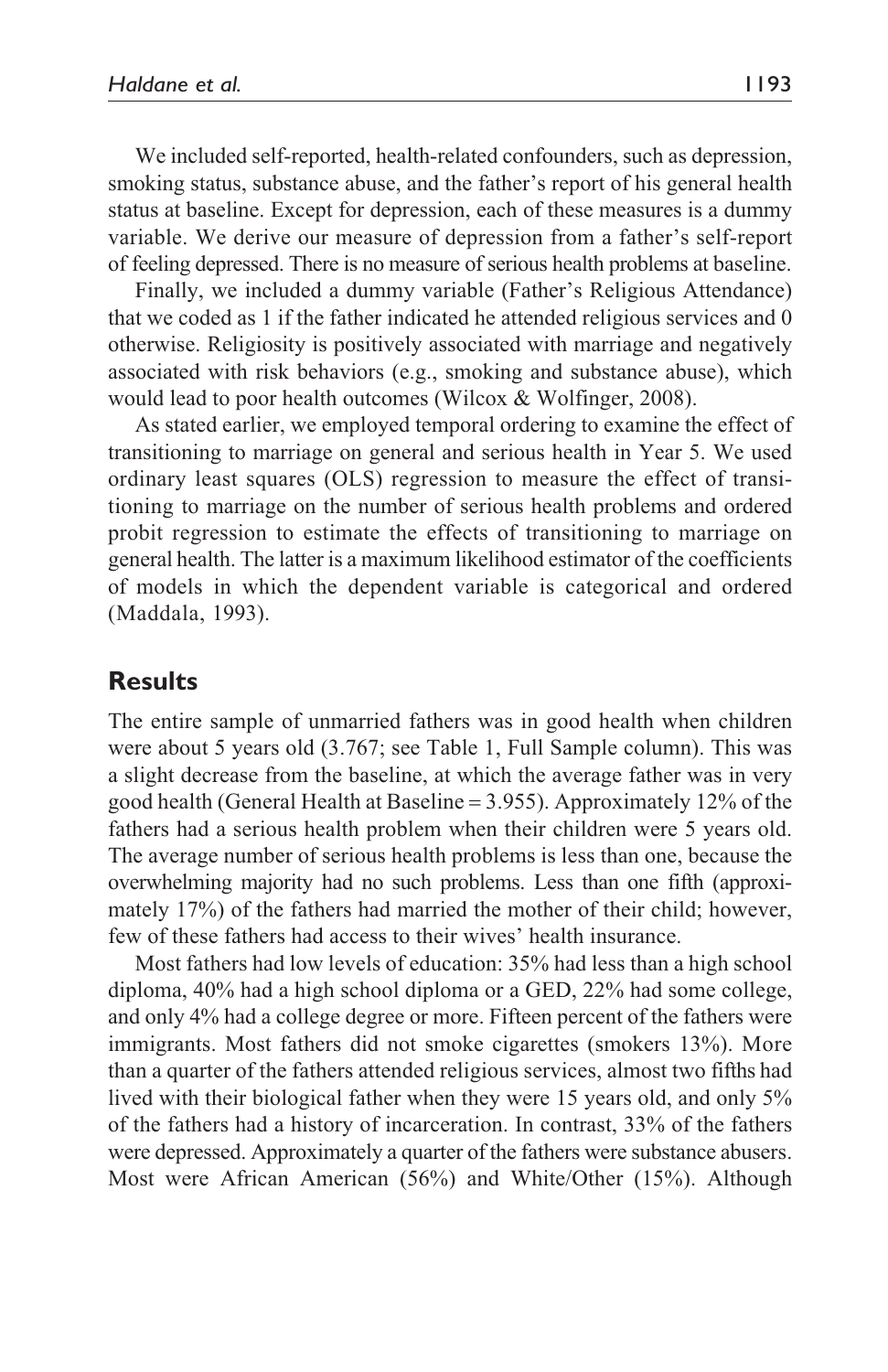|                                                                | Sample<br>Ē             | African American<br>Sample | White/Other<br>Sample | Sample<br>Cohab    | Noncohab<br>Sample      |
|----------------------------------------------------------------|-------------------------|----------------------------|-----------------------|--------------------|-------------------------|
| Outcome variables<br>Health status at                          | 3.767 (1.051)           | 3.774(1.047)               | 3.735 (1.039)         | 3.796 (1.008)      | 3.740 (1.089)           |
| Serious health<br>5 years                                      | 0.118                   | 0.096                      | $0.290***$            | $\frac{1}{10}$     | 0.125                   |
| Number of serious<br>health problems<br>at 5 years<br>problems | 0.160 (0.508)           | 0.128(0.454)               | $0.412*** (0.796)$    | 0.147(0.484)       | 0.171                   |
| Key independent<br>variables                                   |                         |                            |                       |                    |                         |
| Transition to                                                  | 0.168                   | 0.110                      | $0.247***$            | $0.245***$         | 0.095                   |
| Transition to<br>marriage                                      | 0.023                   | 0.018                      | $0.034***$            | $0.032***$         | 0.081                   |
| wife's insurance<br>marriage with<br>Transition to             | 0.145                   | 0.092                      | $0.213***$            | $0.213***$         | 0.014                   |
| marriage without<br>wife's insurance                           |                         |                            |                       |                    |                         |
| Control variables<br>No transition                             | 0.832                   | 0.890                      | $0.753***$            | $0.755***$         | 0.905                   |
| African American                                               |                         |                            |                       |                    |                         |
| White/Other                                                    | 0.561<br>0.149<br>0.290 |                            |                       | $0.451$<br>$0.188$ | 0.664<br>0.111<br>0.225 |
| Hispanic                                                       |                         |                            |                       | 0.360              |                         |
|                                                                |                         |                            |                       |                    | (continued)             |

Table 1. Descriptive Statistics **Table 1.** Descriptive Statistics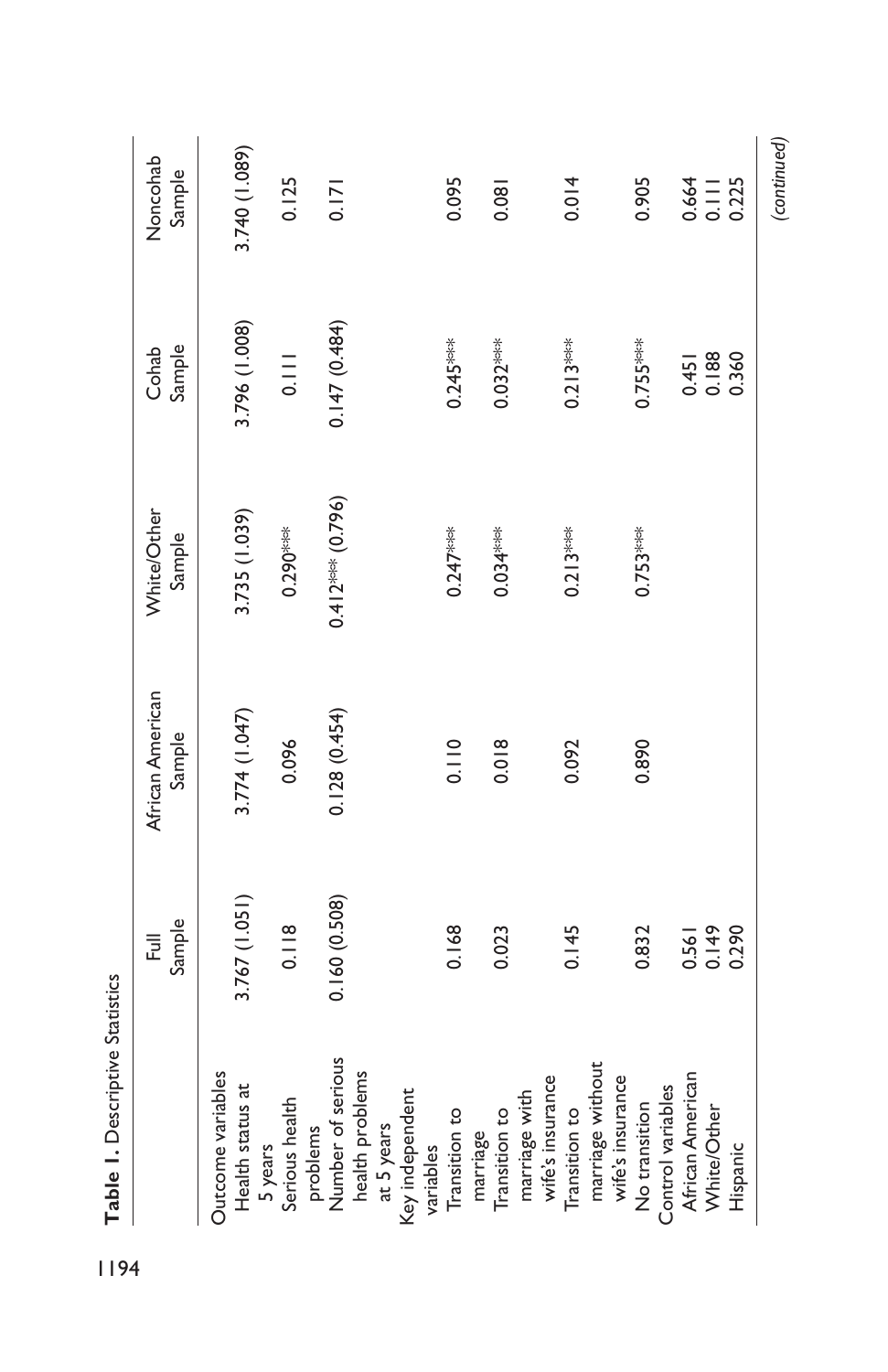| General health | 3.955 (0.959)<br>Sample<br>Ē     | African American<br>4.048 (0.937)<br>Sample | $3.894* (0.915)$<br>White/Other<br>Sample | 3.929 (0.941)<br>Sample<br>Cohab       | 3.980 (0.975)<br>Noncohab<br>Sample |
|----------------|----------------------------------|---------------------------------------------|-------------------------------------------|----------------------------------------|-------------------------------------|
|                | 26.800 (7.140)<br>0.565<br>0.754 | 26.961 (7.442)<br>0.695<br>0.597            | 26.991 (6.925)<br>$0.842***$<br>0.591     | 27.091* (6.844)<br>$0.813***$<br>0.559 | 26.529 (7.396)<br>0.699<br>0.570    |
|                | 463.60 (438.74)<br>5.586 (1.146) | (1.197)<br>419.95 (394.27)                  | 633.09**** (555.06)<br>5.842**** (1.062)  | 515.80**** (458.96)<br>5.515 (1.251)   | 414.810 (413.054)                   |
|                | 0.069                            | 0.056                                       | 0.052                                     | $0.091***$                             | 0.049                               |
|                | 0.204                            | 0.198                                       | $0.308***$                                | $0.227***$                             | 0.182                               |
|                | 0.738                            | 0.743                                       | $0.632***$                                | $0.720*$                               | 0.755                               |
|                | 0.002                            | 0.003                                       | 0.002                                     | 0.002                                  | 0.003                               |
|                | 0.056<br>0.354                   | 0.056<br>0.293                              | $0.057***$<br>0.260                       | $0.385***$<br>0.051                    | 0.325<br>0.061                      |
|                | 0.395                            | 0.455                                       | $0.387**$                                 | $0.356***$                             | 0.431                               |

Table 1. (continued) **Table 1. (continued)**

*(continued)*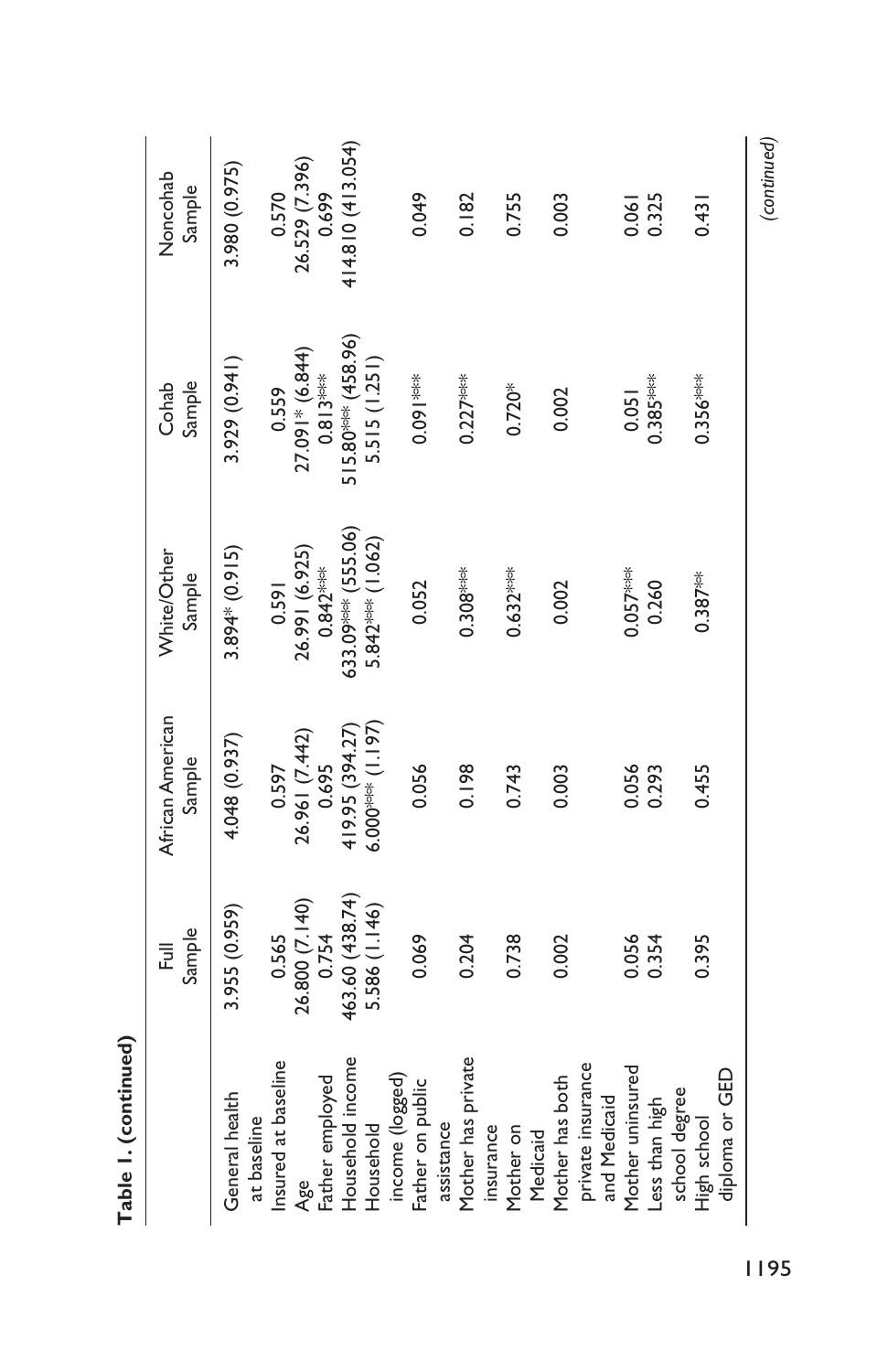|                                       | Sample<br>Ē                      | African American<br>Sample                   | <b>White/Other</b><br>Sample                                   | Cohab<br>Sample | Noncohab<br>Sample                                |
|---------------------------------------|----------------------------------|----------------------------------------------|----------------------------------------------------------------|-----------------|---------------------------------------------------|
| associate's degree<br>Some college or | 0.216                            | 0.224                                        | $0.275*$                                                       | 0.224           | 0.207                                             |
| College or more                       | 0.035                            |                                              | $0.078***$                                                     |                 |                                                   |
| Depression                            |                                  | 0.028<br>0.345<br>0.040<br>0.000000<br>0.269 | 0.288*<br>0.274* <del>**</del><br>0.108***<br>0.282**<br>0.176 |                 | 036<br>0.353<br>0.0.073<br>0.0.0.0.0<br>0.0.0.0.0 |
| Smoker                                |                                  |                                              |                                                                |                 |                                                   |
| Immigrant                             | 0.328<br>0.129<br>0.048<br>0.247 |                                              |                                                                |                 |                                                   |
| ather incarceratec                    |                                  |                                              |                                                                |                 |                                                   |
| iubstance abuse                       |                                  |                                              |                                                                |                 |                                                   |
| -ather attends                        | 0.263                            |                                              |                                                                |                 |                                                   |
| religious services                    |                                  |                                              |                                                                |                 |                                                   |
| ived with                             | 0.384                            | 0.288                                        | $0.462***$                                                     | $0.423***$      | 0.349                                             |
| biological father                     |                                  |                                              |                                                                |                 |                                                   |
|                                       | $N = 3,63$                       | $N = 2,038$                                  | $N = 539$                                                      | $N = 1,755$     | $N = 1,877$                                       |
|                                       |                                  |                                              |                                                                |                 |                                                   |

Note: Values indicate means with standard deviations in parentheses.<br>\* $p < .05.$ \*\* $p < .01.$ \*\* $p < .001.$ Note: Values indicate means with standard deviations in parentheses.

\**p* < .05. \*\**p* < .01. \*\*\**p* < .001.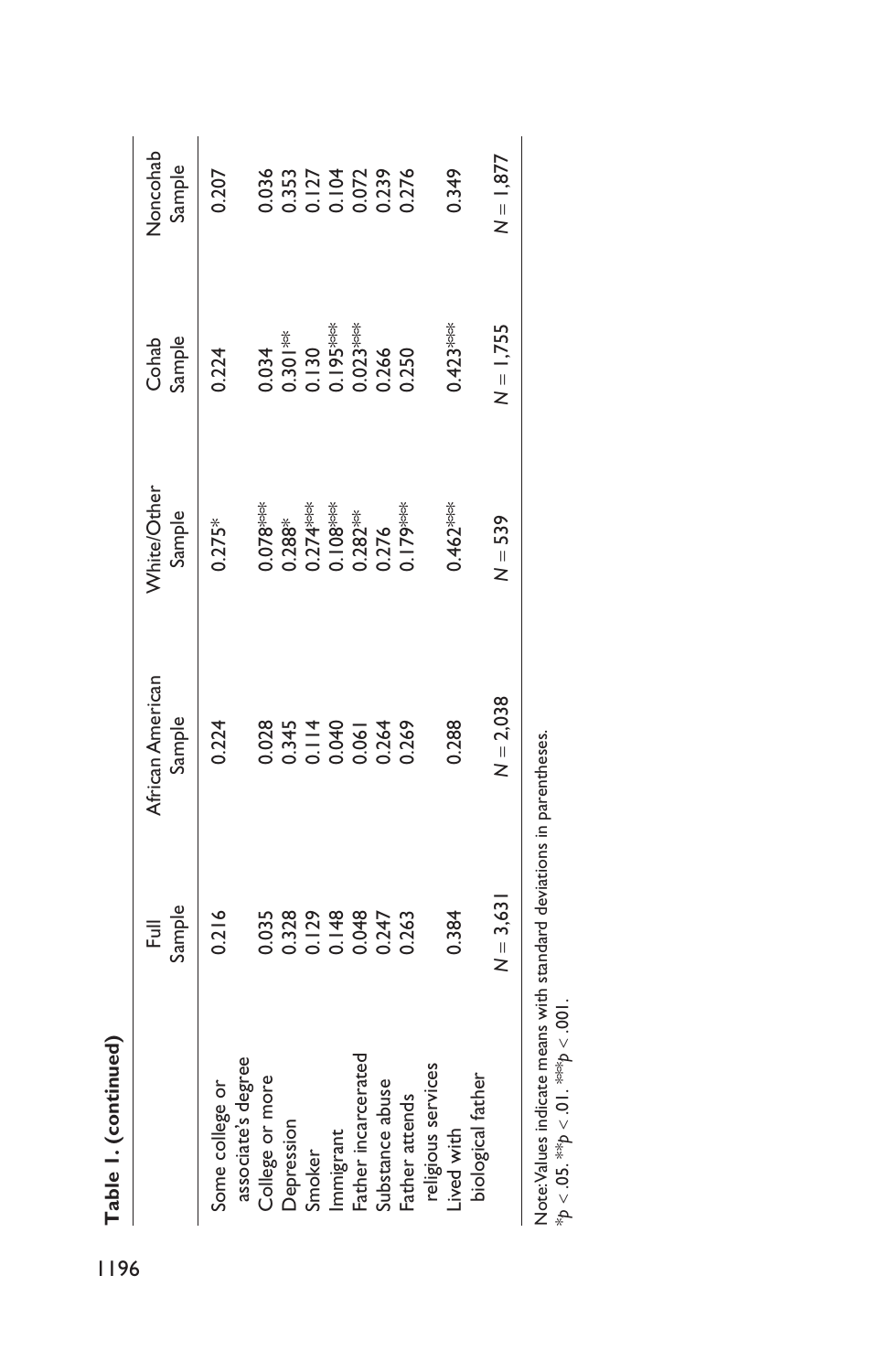racial differences in the predictors of health status were a central focus of our study, we also have noted some of the characteristics of the sample that should have affected the health status of young fathers generally. The average age of the sample was 26.8 years (Table 1, Full Sample column). This relatively young age might explain why the measures of general health were positive and serious health problems were rare. Approximately 75% of the fathers were employed and had a weekly income of \$463.60; only 7% were on public assistance. Almost all mothers had health insurance of some kind: 20% had private health insurance, 74% had Medicaid, and 0.2% of the mothers had both private insurance and Medicaid. In contrast, 43% of the fathers were uninsured. This is consistent with Medicaid being an option through which low-income mothers, but not low-income fathers, obtained health insurance, as described earlier.

African American fathers had significantly fewer serious health problems than White/Other fathers, although the racial differences in the index of general health at 5 years were not statistically significant. Further analyses indicated that this was largely driven by fathers in the other race/ethnicity category who had a relatively large number of serious health problems. African American fathers were significantly less likely to transition to marriage than White or Other fathers (Table 1, African American and White/Other Sample columns). Reflecting the high correlation between race and socioeconomic characteristics, African American fathers were almost 20% less likely to be employed than their White/Other peers at baseline, but surprisingly they were no less likely to be insured, indicating that White/Other fathers did not enroll or did not have access to insurance coverage at higher rates than African American fathers. On average, White/Other fathers earned approximately \$214 more per week than African American fathers. African American mothers were less likely to have private health insurance and more likely to be on Medicaid than White/Other mothers. The proportion of White/Other fathers with postsecondary education was higher than the proportion of African American fathers with postsecondary education. White/Other fathers were more likely to have a history of incarceration than African American fathers. Finally, White/Other fathers were much more likely than African American fathers to have lived with their biological fathers as teenagers, but they were less likely to attend religious services.

Fathers who cohabited at birth (hereafter, cohabiters) were more likely than the overall sample to transition to marriage and more likely to gain access to health insurance through their wives' employment when they married. This suggests that for some at least cohabitation was a trial run or a temporary union used by parents who were ultimately planning to marry (Table 1, Noncohab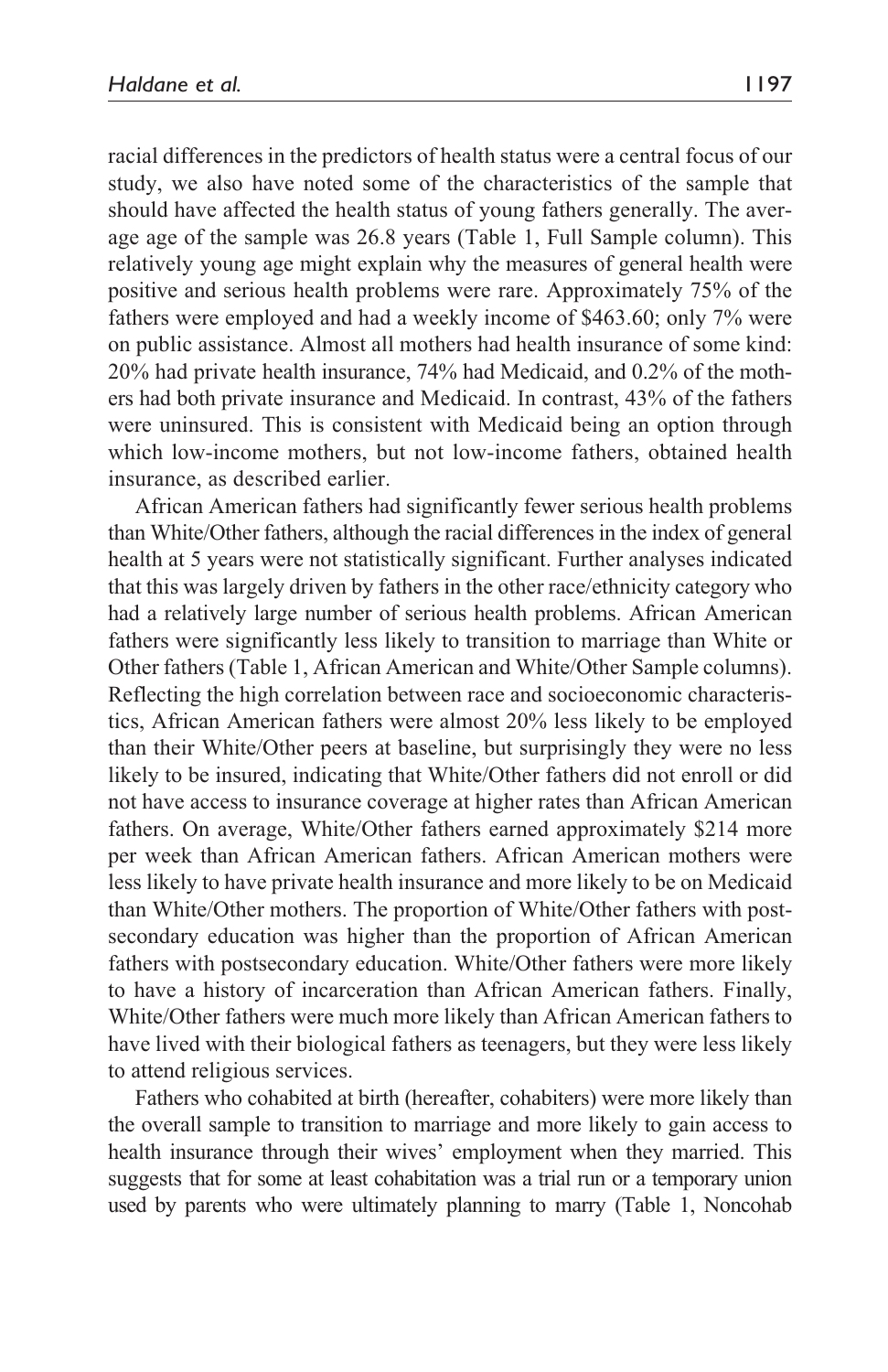Sample column).This and other characteristics of cohabiters suggest that selection (on observable characteristics) into cohabitation was present in our sample. Cohabiters were less likely to be African American, slightly older, and exhibited less depression than the full sample (Table 1, Cohab Sample column). They were less likely to be insured than the full sample of fathers. Their health at baseline was rated slightly lower than the entire sample at baseline (3.929) but higher when their children were 5 years old (3.796). Only 11% of the cohabiters suffered serious health problems when their children were 5 years old. Most cohabiters had less than a high school diploma (39%), followed by a high school diploma or GED (36%), some college or an associates' degree (22%), and then a college degree or more (3%). Cohabiters also had higher employment rates and had slightly higher incomes (more than \$50 more) than the entire sample, but lower rates than their married peers. They were more likely to abuse substances but less likely to have a history of incarceration. The cohabiters were less likely to attend religious services. They were more likely to have lived with their biological fathers when they were younger. Their baby's mothers were more likely have private insurance.

The fathers who were not cohabitating with their children's mothers at baseline were similar to their cohabitating peers in terms of health (Table 1, Noncohab Sample column). At baseline, they were slightly healthier than their cohabitating peers (3.980); when their children were 5 years old, they were slightly less healthy (3.740). Though they were more likely to have a serious health problem (13%) and to have more health problems after 5 years (17%), these differences were not significant. It is not surprising that differences among all three transitioning to marriage variables—transition to marriage, transition to marriage with wives' insurance, and transition to marriage without wives' insurance—were highly significant between these two groups. Cohabiters were more likely to transition to marriage, but less likely to transition to marriage with an insured spouse. Noncohabiters were younger, slightly less likely to be insured at baseline, and exhibited more depression than cohabiters. They were more likely to have a history of incarceration and to be immigrants than their cohabiting peers.

We now turn to our main research questions: Is there a causal relationship between transitions to marriage and health status among low- to moderate-income men whose partners had an unmarried birth? If so, are the health benefits from transitioning to marriage for African American fathers any different from the health benefits for White/Other unmarried fathers? Does access to wives' health insurance partially explain any relationship between marriage and health? Do racial differences in marriage help explain racial differences in health status of low- to moderate-income unmarried fathers?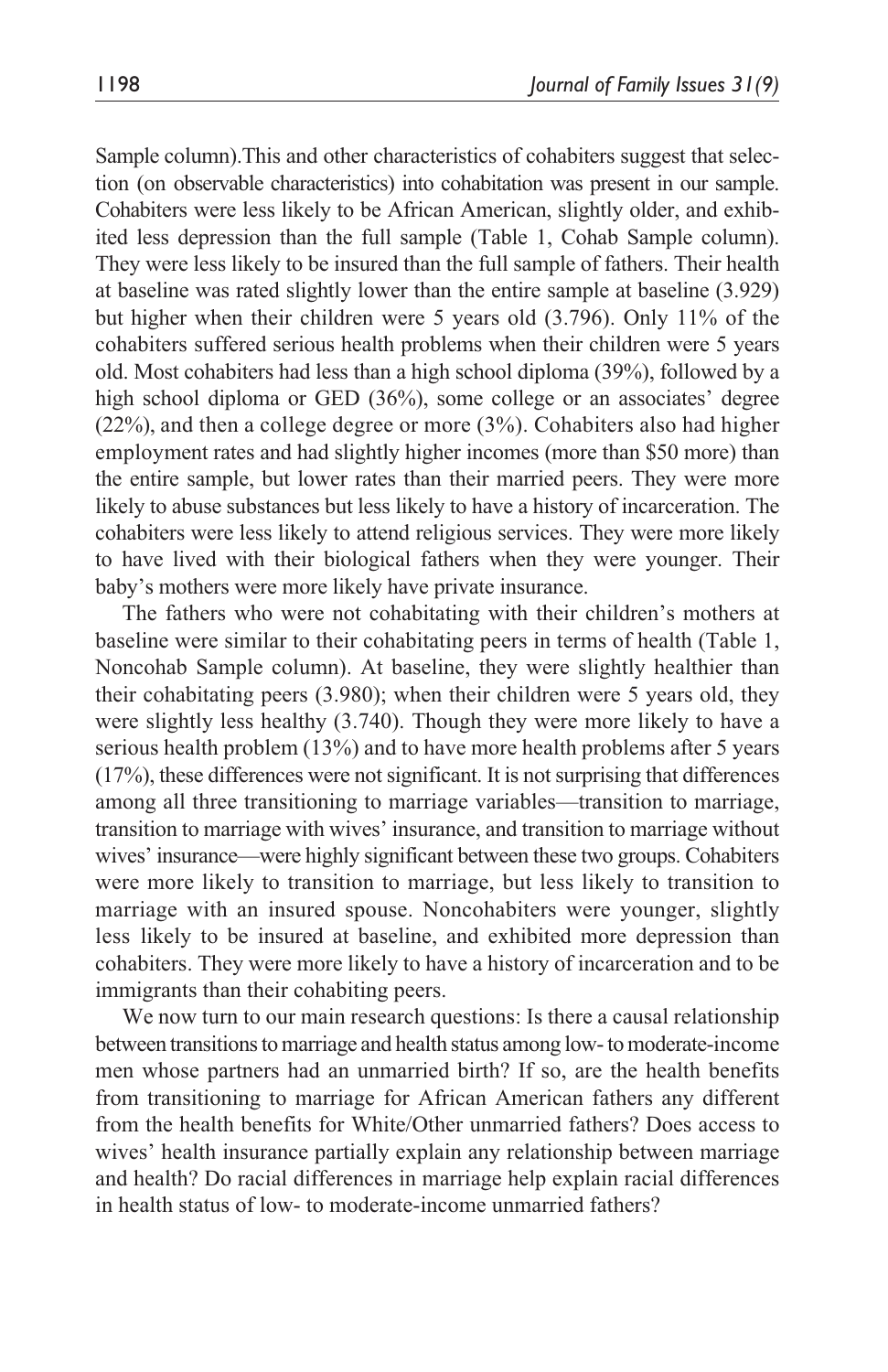General

| aple <b>4.</b> Divariate Plogers |                    |              |
|----------------------------------|--------------------|--------------|
|                                  | <b>Full Sample</b> | Cohab Sample |
| ieneral health model             |                    |              |
| Transition to marriage           | .037(.052)         | .024(.061)   |
| <b>Observations</b>              | 3.631              | 1.756        |

Transition to marriage  $-0.040$  (.025)  $-0.033$  (.033) Observations 3,631 and 1,756

**Table 2.** Bivariate Models

Note: Standard errors in parentheses.

# *Bivariate Results*

Serious health model

In Table 2, we show the results of an ordered probit regression of general health and an OLS regression of the number of serious health problems on our main treatment variable with no other predictors. The relationship between transition to marriage and general health is in the expected (positive) direction in the full and cohabitation samples, but neither is statistically significant. One plausible explanation for the lack of significant results is that the fathers in our sample are so young and are in such good health at baseline that transitions to marriage within 5 years have had little chance of showing an improvement in their general health. In further analyses, introducing controls into the model did not change the results (not shown, available on request). As expected, there is a negative association for transitioning to marriage on the number of serious health problems in the full and cohabitating samples. But neither of these is statistically significant. We explore these results further in the multivariate analysis described below.

## *Multivariate Results*

*Serious health problems.* In Table 3, we show the results of our OLS regression predicting the number of serious health problems, including transitions to marriage, our measures of insurance, and all other predictors. These are OLS regression coefficients. In the full sample, a father who transitioned to marriage had 0.06 fewer serious health problems than a father who did not transition to marriage. (Recall that the average father did not have any serious health problems, therefore the effect size is less than one). Transitioning to marriage has a negative association with the number of serious health problems in both the full and cohabitating samples, but only the former is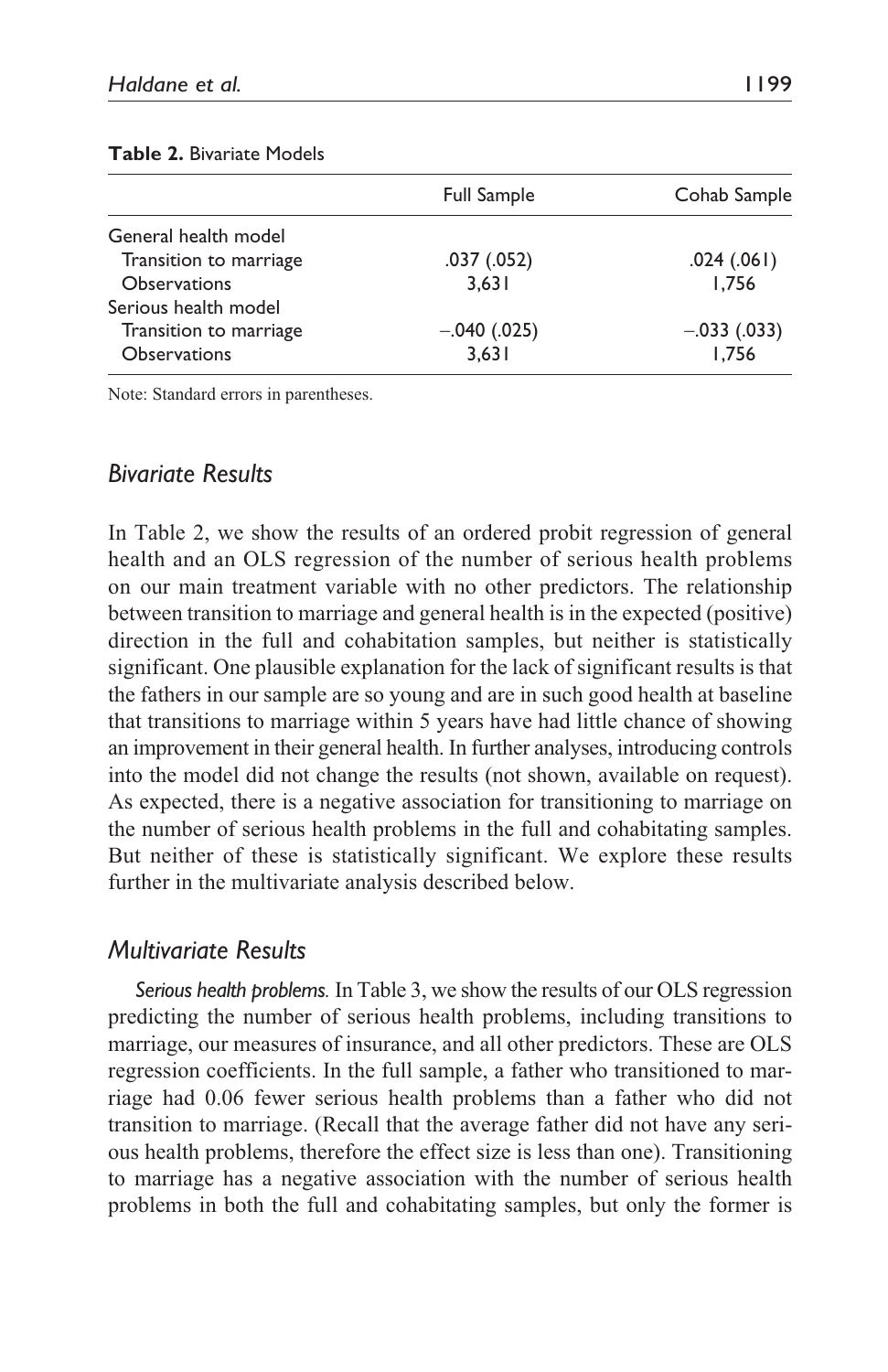|                                                               | Full<br>Sample    | Full<br>Sample With<br>Interactions                                                    | Cohab<br>Sample    | Cohab<br>Sample With<br>Interactions |
|---------------------------------------------------------------|-------------------|----------------------------------------------------------------------------------------|--------------------|--------------------------------------|
| Key independent variables                                     |                   |                                                                                        |                    |                                      |
| Transition to<br>marriage                                     | $-.060*$ (.025)   | $-.071*(.032)$                                                                         | $-.048(.033)$      | $-.054(.037)$                        |
| Control variables<br>Hispanic <sup>a</sup>                    |                   | $-.371$ *** $(.049)$ $-.371$ *** $(.049)$ $-.320$ *** $(.051)$ $-.320$ *** $(.051)$    |                    |                                      |
| African<br>American <sup>a</sup>                              |                   | $-.314$ <sup>***</sup> (.043) $-.318$ *** (.045) $-.254$ *** (.047) $-.258$ *** (.051) |                    |                                      |
| African<br>American <sup>b</sup><br>transition to<br>marriage |                   | .028(.039)                                                                             |                    | .016(.050)                           |
| General<br>health at<br>baseline                              |                   | $-.048$ *** (.014) $-.048$ *** (.014)                                                  |                    | $-.043*$ (.017) $-.043*$ (.017)      |
| Father<br>insured at<br>baseline                              | $-.006(.022)$     | $-.006(.022)$                                                                          | $-.010(.029)$      | $-.010(.029)$                        |
| Age (range $=$<br>$15-80$ years)                              | $.004^{+}$ (.002) | $.004^{+}$ (.002)                                                                      | .002(.002)         | .002(.002)                           |
| Father<br>employed                                            | $-.059+ (.030)$   | $-.059+ (.030)$                                                                        | $-.070^{+}$ (.041) | $-.070^{+}$ (.041)                   |
| Father's<br>income<br>(logged)                                | $-0.007(011)$     | $-0.008(011)$                                                                          | $.001$ $(.014)$    | $.001$ $(.014)$                      |
| Father on<br>public<br>assistance                             | .030(.045)        | .031(.045)                                                                             | .002(.053)         | .002(.053)                           |
| Mother has<br>private<br>insurance                            | .008(.039)        | .008(.039)                                                                             | $-.015(.068)$      | $-.014(.068)$                        |
| Mother on<br>Medicaid                                         | .041(.039)        | .041(.039)                                                                             | .011 (.063)        | .011(.063)                           |

#### **Table 3**. Ordinary Least Squares Regression Model: Number of Serious Health Problems

*(continued)*

statistically significant (Table 3, Full Sample column). The coefficient is not statistically significant in the cohabiting samples; cohabiting men have experienced some of the health benefits of living with women. This might also be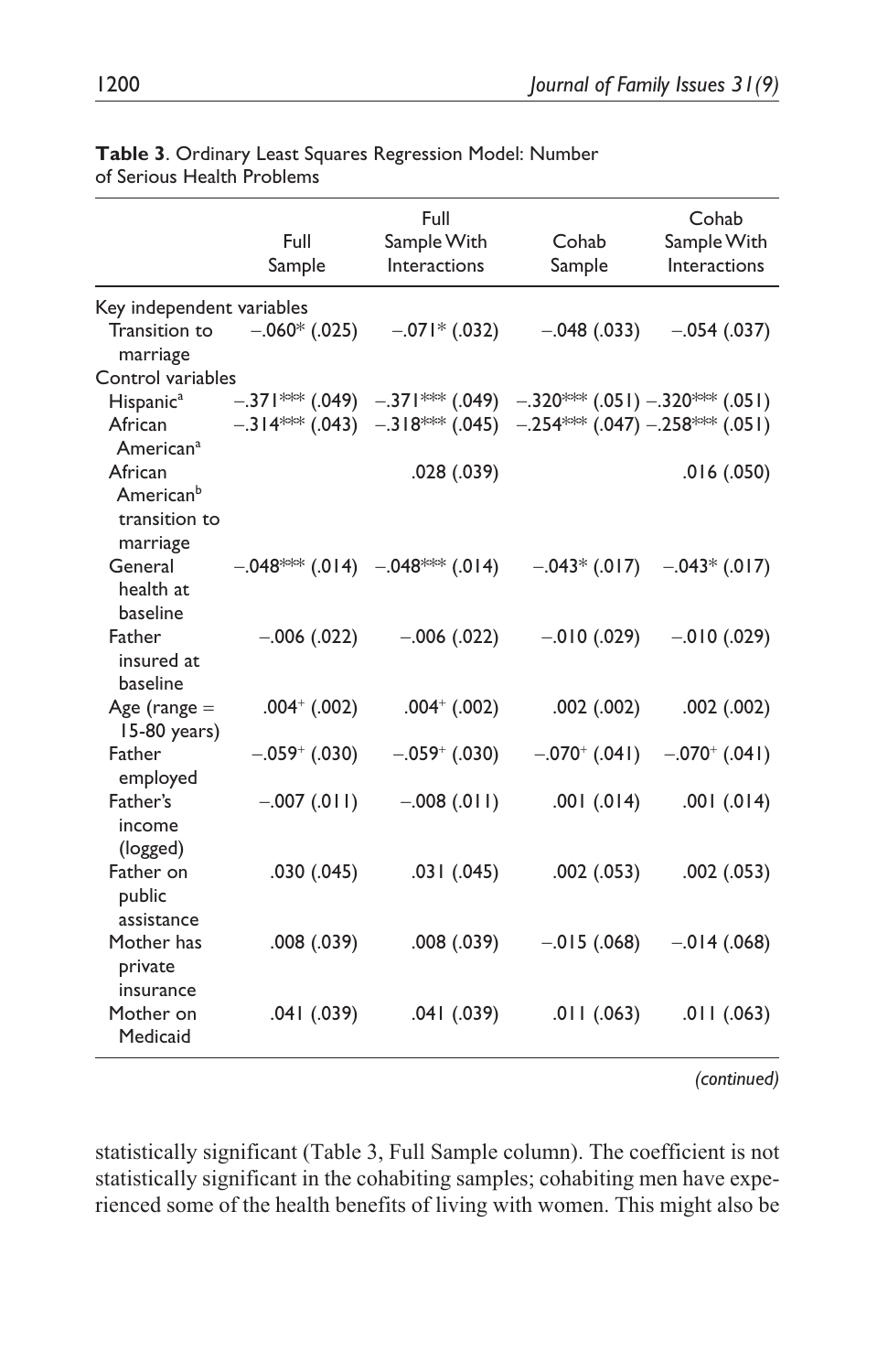|                                                         | Full<br>Sample    | Full<br>Sample With<br>Interactions | Cohab<br>Sample   | Cohab<br>Sample With<br>Interactions |
|---------------------------------------------------------|-------------------|-------------------------------------|-------------------|--------------------------------------|
| Mother has<br>both private<br>insurance<br>and Medicaid | .080 (.080)       | .081(.212)                          | .215(.282)        | .217(.281)                           |
| High school<br>diploma <sup>b</sup>                     | $-.002(.026)$     | $-.002(.026)$                       | $-.017(.036)$     | $-0.017(0.036)$                      |
| Some college<br>or associate's<br>degreeb               | $-.022(.035)$     | $-.021$ (.036)                      | $-.030(.034)$     | $-.030(.034)$                        |
| College or<br>more <sup>b</sup>                         | $-.036(.056)$     | $-.037(.056)$                       | $-.016(.059)$     | $-.017(.060)$                        |
| Depression                                              | .039(.025)        | .039(.025)                          | .045 (.033)       | .044(.033)                           |
| Smoker                                                  | $-.032(.035)$     | $-.032(.035)$                       | $-.021(.048)$     | $-.021$ (.048)                       |
| Immigrant                                               | $-.069(.045)$     | .070(.044)                          | $.068^{+}$ (.041) | $.068^{+}$ (.041)                    |
| Father<br>history of<br>incarceration                   | $-.026(.045)$     | $-.025(.045)$                       | .025(.071)        | .025(.071)                           |
| Substance<br>abuse                                      | $-0.019(0.026)$   | $-0.019(0.026)$                     | $-.012(.030)$     | $-.012(.030)$                        |
| Religious<br>attendance                                 | $.060^{+}$ (.033) | $.060^{+}$ (.033)                   | .048 (.040)       | .047 (.040)                          |
| Live with<br>biological<br>father                       | $-0.019(0.023)$   | $-.019(.023)$                       | $-.018(.028)$     | $-.018(.028)$                        |
| <b>Observations</b>                                     | 3.631             | 3.631                               | 1,756             | 1.756                                |

#### **Table 3. (continued)**

Note: Standard errors in parentheses.

a. White/Other is the reference category.

b. Less than high school diploma is the reference category.

 $*_{p}$  < .05. \*\*\**p* < .001. +*p* < .1.

a result of selection. Our results also show that African American fathers have fewer serious health problems (0.31) than White and other fathers in both the full and cohabiting samples. The earlier discussion of the descriptive statistics suggests that these results might be driven by fathers in the Othe*r* group.

General health at baseline has significant and negative associations with the number of serious health problems in both the full and cohabiting samples.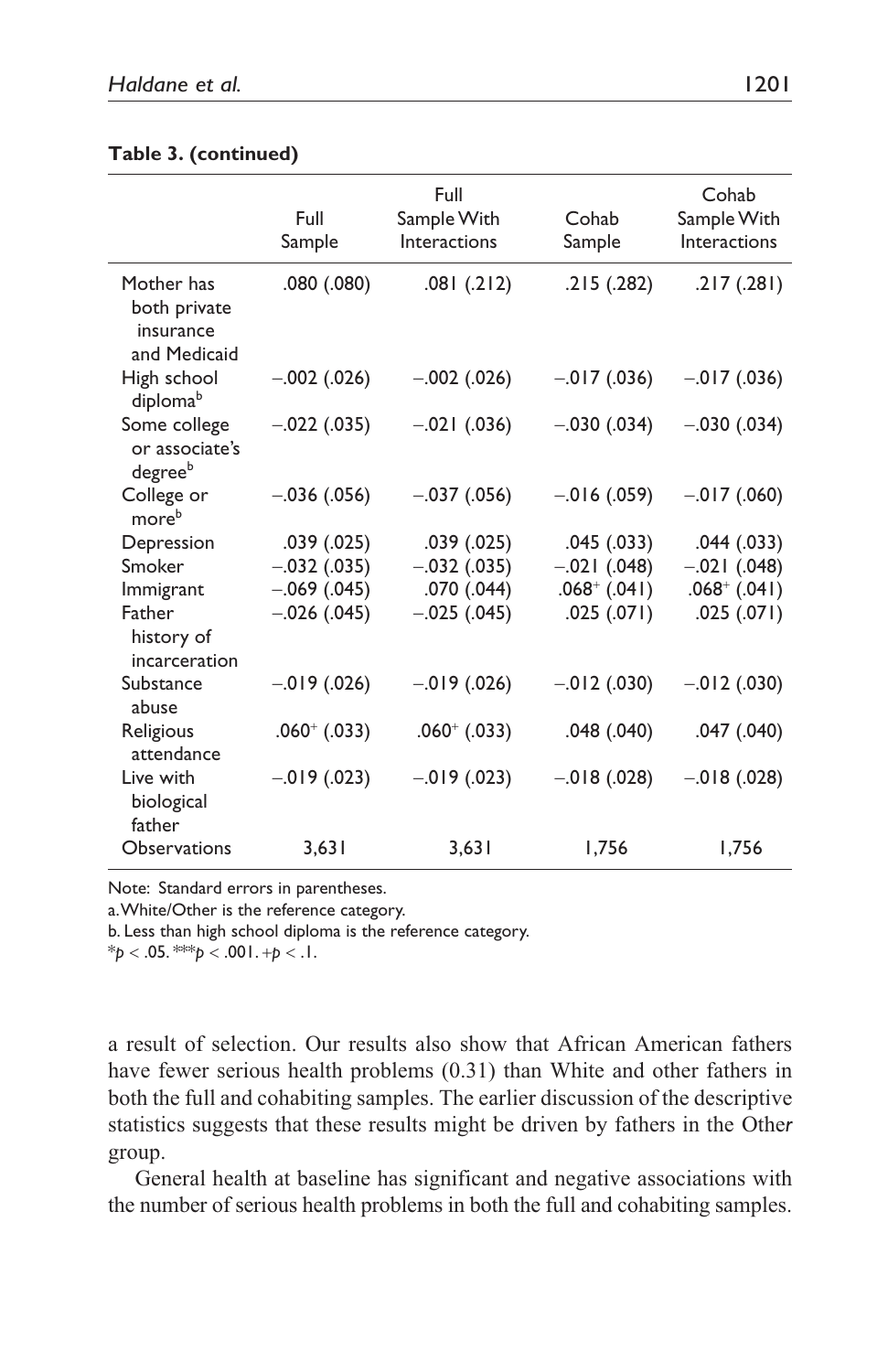Besides these, no other predictors are significantly associated with the number of serious health problems. Age, employment, and religious attendance have marginally significant associations with the number of serious health problems; among these, only education is also significant in the cohabitation sample. Moreover, the positive sign of the association between the number of serious health problems and religious attendance is unexpected. A possible explanation is that fathers cope with serious health problems by deepening their commitment to a spiritual life and seeking the support and comfort of similarly minded people. However, the temporal ordering of our model argues against this interpretation, and we are hesitant to overemphasize this finding, lacking more statistically robust results.

Next we examine whether the transition to marriage has a different relationship with the number of serious health problems among African American fathers, relative to White and Other fathers (Table 3) by adding an interaction variable (African American and transitioning to marriage) to the basic model. This interaction term is not significant in either the full (Table 3, Full Sample with Interactions column) or cohabiting (Table 3, Cohab Sample with Interactions column) samples, suggesting that there is no difference between African American and White/Other fathers in the way transitions to marriage are related to serious health problems. In addition, the coefficients of the other predictors are nearly identical in the basic and interaction models.

Next we examine the question: "Does access to wives' health insurance partially explain the relationship between marriage and the number of serious health problems?" To do this, we decompose our treatment variable, transition to marriage or not, into three dummy variables: (a) transition to marriage and does not access wife's health insurance, (b) transition to marriage and accesses wife's health insurance, and (c) does not transition to marriage. We omit the third variable from the model. As we have established that transitioning to marriage does not affect general health in this young sample, we will not examine the effects of transitioning and mother's insurance on father's general health.

Transitioning to marriage and acquiring the mother's insurance had a negative and significant association with the number of serious health problems in the full sample (Table 4, Full Sample column), but this relationship was not significant in the cohabitating sample (Table 4, Cohab Sample column).<sup>2</sup> Specifically, fathers who transitioned to marriage with their wife's health insurance had 0.06 fewer serious health problems than fathers who did not transition to marriage. No significant result was found for transitioning to marriage without the wife's health insurance. Note that the coefficients for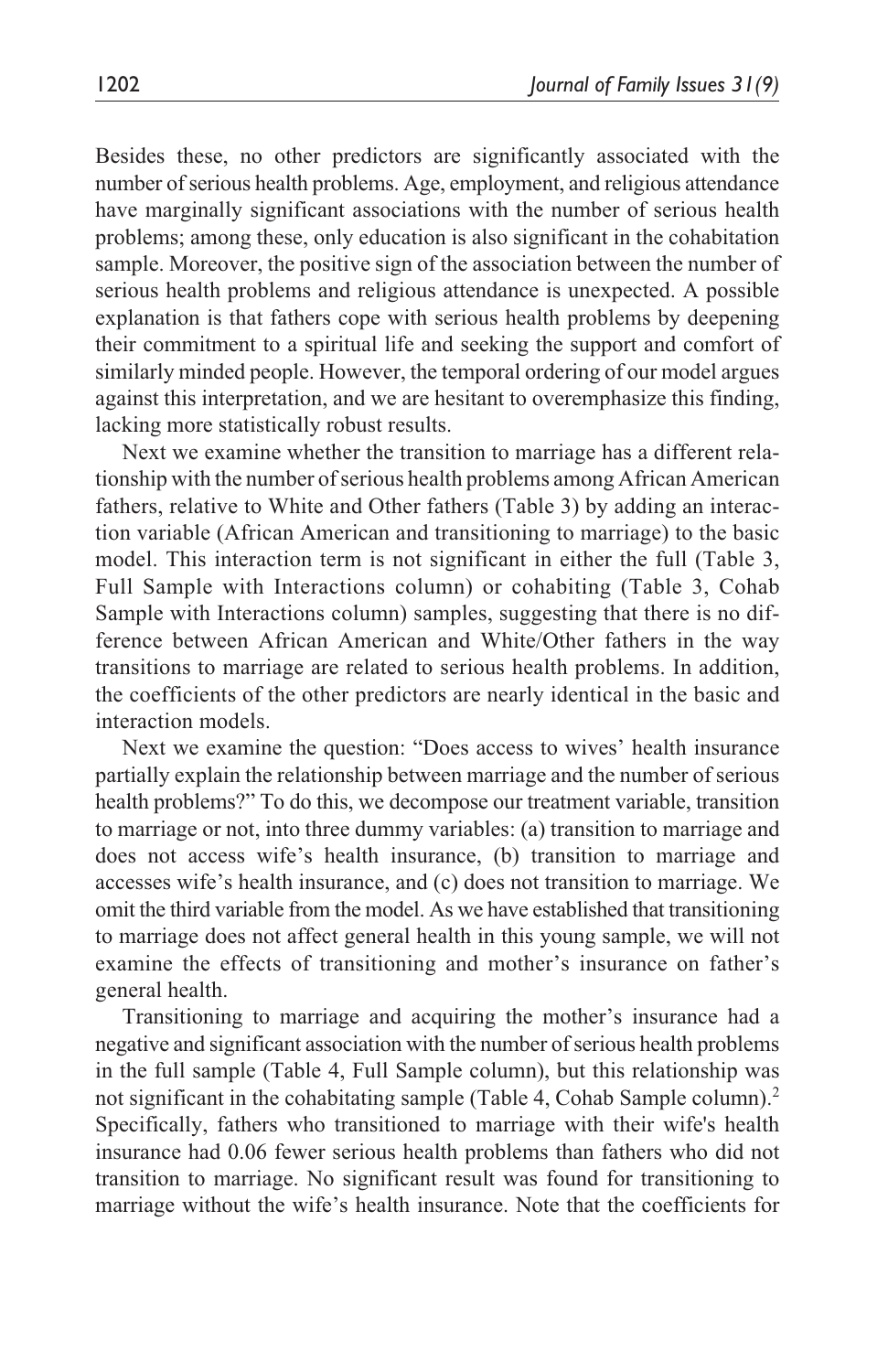|                                                       | <b>Full Sample</b> | Cohab Sample       |
|-------------------------------------------------------|--------------------|--------------------|
| Key independent variables                             |                    |                    |
| Transition to marriage                                | $-.060*(.025)$     | $-.050(.033)$      |
| with wife's insurance                                 |                    |                    |
| Transition to marriage<br>without wife's              | $-.061$ (.052)     | $-.035(.065)$      |
| insurance                                             |                    |                    |
| Control variables                                     |                    |                    |
| African American <sup>a</sup>                         | $-.314***(.043)$   | $-.254***$ (.048)  |
| Hispanic <sup>a</sup>                                 | $-.371***$ (.049)  | $-.320***(.051)$   |
| General health                                        | $-.048***(.014)$   | $-.043*$ (.017)    |
| Father insured at<br>baseline                         | $-.006(.022)$      | $-.010(.029)$      |
| Age (range $=$<br>15-80 years)                        | $.004^{+}$ (.002)  | .002(.002)         |
| Father employed                                       | $-.059+ (.030)$    | $-.070^{+}$ (.042) |
| Father income (logged)                                | $-0.008(0.11)$     | .001(.014)         |
| Father on public<br>assistance                        | .030(.045)         | .003(0.053)        |
| Mother insured                                        | .008(.039)         | $-.015(.068)$      |
| Mother on Medicaid                                    | .041(.039)         | .012(.063)         |
| Mother with both<br>private insurance<br>and Medicaid | .080(.212)         | .215(.282)         |
| High school diploma <sup>b</sup>                      | $-.002(.026)$      | $-.017(.036)$      |
| Some college or<br>associate's degree <sup>b</sup>    | $-.021$ (.036)     | $-.030(.034)$      |
| College degree or more <sup>b</sup>                   | $-.036(.056)$      | $-0.016$ (.059)    |
| Depression                                            | .039(.025)         | .045(.033)         |
| Smoker                                                | $-.032(.035)$      | $-.021$ (.048)     |
| Immigrant                                             | .069(.045)         | .067(.041)         |
| Father incarcerated                                   | $-.026(.045)$      | .024(.071)         |
| Substance abuse                                       | $-0.019(0.026)$    | $-.013(.030)$      |
| Religious attendance                                  | $.060^{+}$ (.032)  | .048(.040)         |
| Live with biological father                           | $-0.019(0.023)$    | $-.018(.028)$      |
| Observations                                          | 3,631              | 1,756              |

**Table 4.** Ordinary Least Squares Regression Model: Number of Serious Health Problems

Note: Standard errors in parentheses.

a. White is the reference category.

b. Less than high school diploma is the reference category.

 $**p* < .05.$ \*\*\* $**p* < .1.$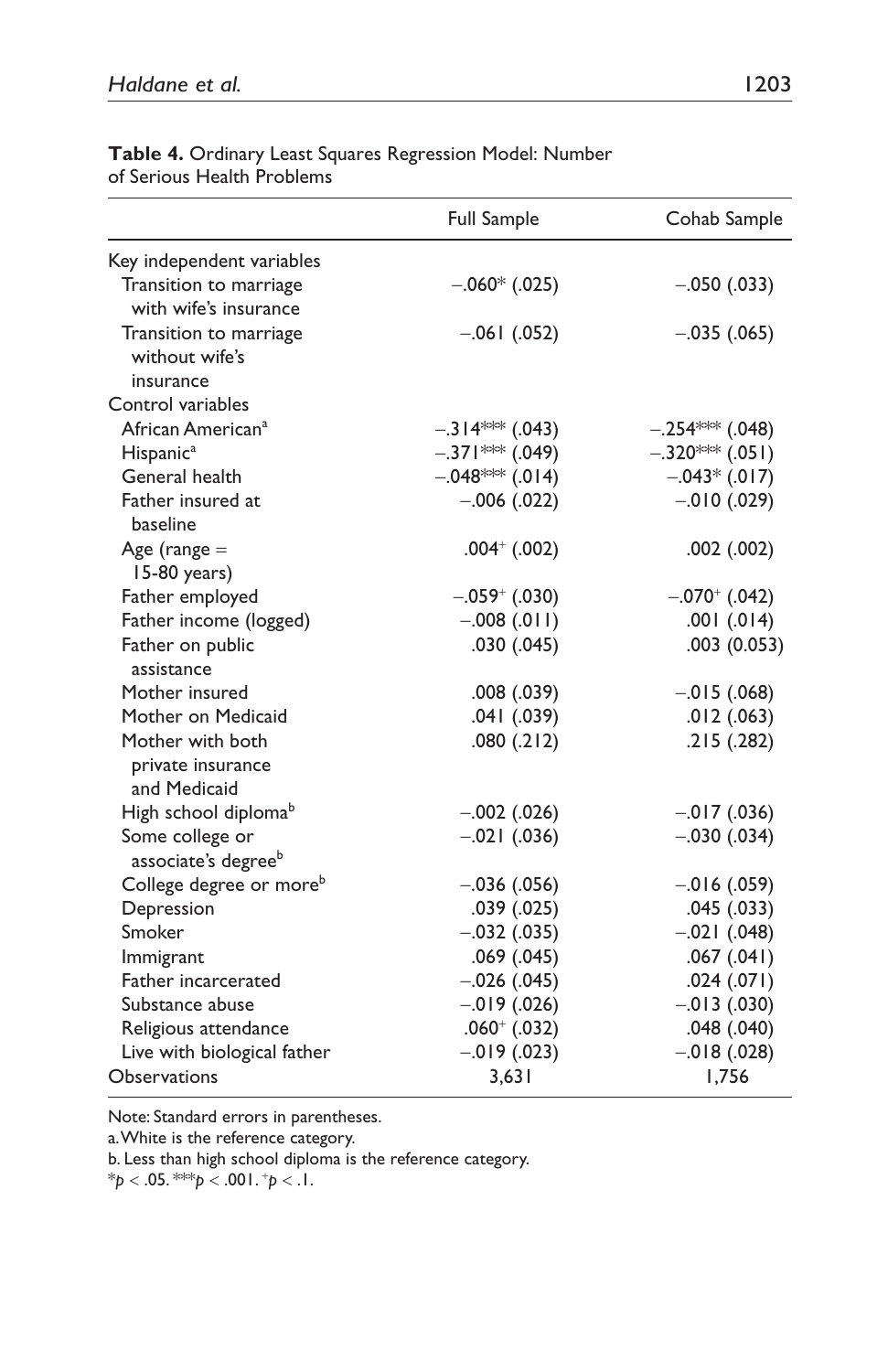the two variables are basically the same in the full sample; however, there are so few fathers who access health insurance through their wives that the standard error of the latter is nearly twice the size of the former. Note also that after the transformation of our treatment variable, the results of the other coefficients are unchanged.

Finally, we answer the question: "Do racial differences in the transition to marriage help explain racial differences in the number of serious health problems of low- to moderate-income unmarried fathers?" Our answer to this question amounts to an examination of whether some of the association between race and serious health problems operates through the correlation between race and marital transitions. Thus, we compare the coefficients on race in a model that controls for transition to marriage (as in Table 3) with one that does not. The results of this second model (not shown) indicate an association for race that was slightly smaller  $(-0.307 \text{ versus } -0.314)$  and not statistically different from the comparable coefficient in Table 3. Thus, we conclude that differences in transition to marriage do not account for differences in the number of serious health problems for African American and White fathers.

# **Discussion and Limitations**

Fathers who are married when their children are born have better general health and are less likely to have serious health problems than unmarried fathers. Marrying had a significant negative effect on the number of serious health problems fathers reported later. We found positive effects of transitioning to marriage on general health, but in neither the full sample of unmarried fathers nor the subsample of those who cohabited were these effects statistically significant.

Although the latter finding is at odds with much previous literature, we believe it reflects the age of our sample of relatively young disadvantaged fathers and short durations of the marriages among those who did transition to marriage. At the birth of his child, the average unmarried father in our sample was 26 years old. Over the next 5 years, few such fathers experienced substantial changes in their health status. Moreover, the direct benefits of marriage on their health will have had little time to accrue for those who transitioned to marriage. As men grow older, these benefits might be observable in health status changes, but our analysis might be looking for such changes too soon.

We were surprised to find no health disparity among our sample and more surprised to find that our African American sample was in better health at baseline and at 5 years and had fewer serious health problems at Wave 5. The men in our other race sample had worse health throughout the study. We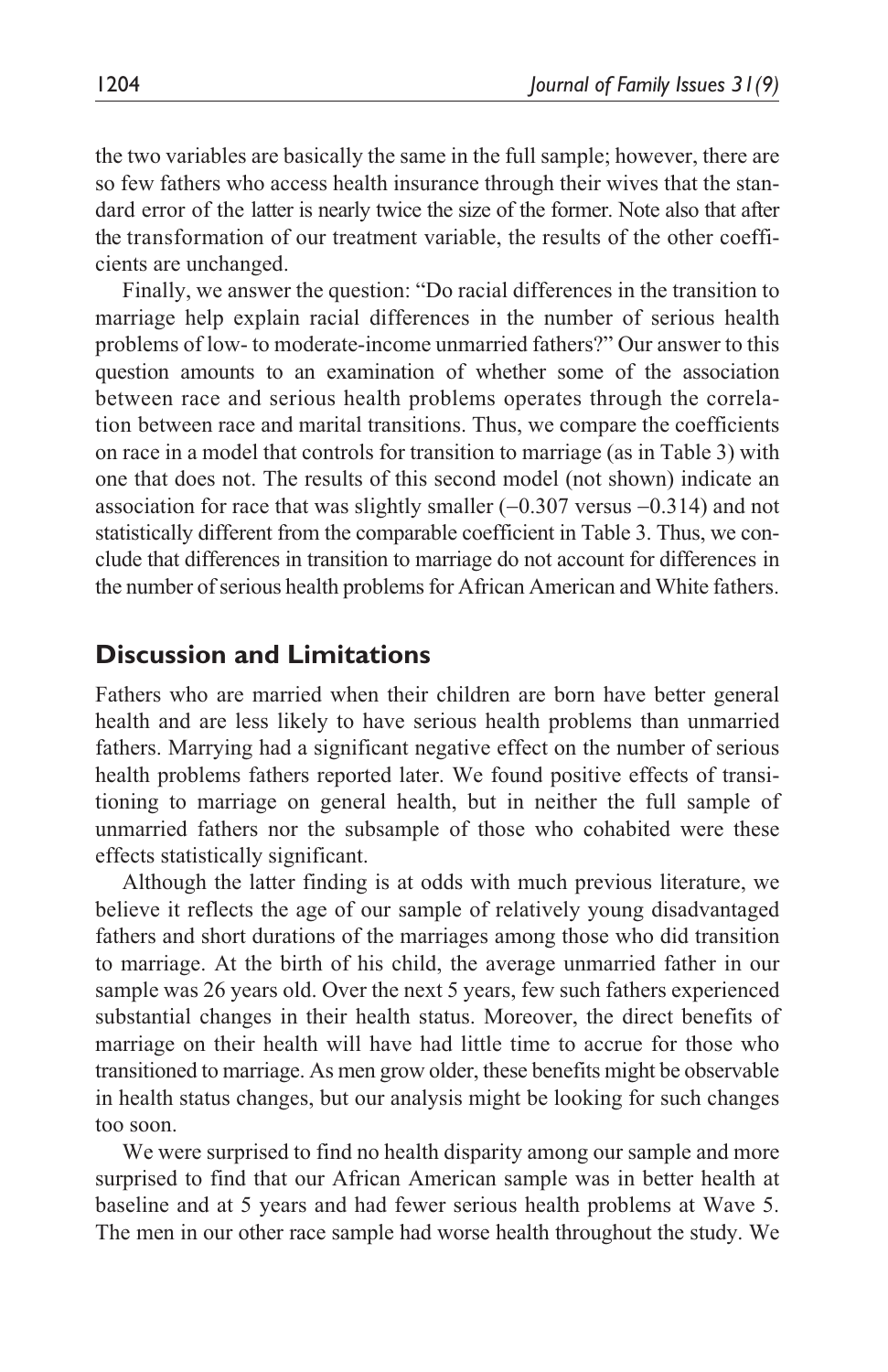are unsure why. The good health of the African American sample might be because of the young age of the sample members; perhaps as they age, we will see the health disparities typically described in the literature.

# **Conclusion and Implications for Policy and Future Research**

Though racial gaps in income, education, segregation, and other social indicators have decreased since the 1960s, racial disparities in health have shown little improvement, especially for men. Although the age-specific death rate ratio (called the standardized mortality ratio) of African American women to White women improved between 1960 and 2000, especially for women aged 25 to 34 years, the corresponding ratio for men actually increased during the same period. The increase in standardized mortality ratio was greatest for men aged 45 to 64 years. It also increased for younger men because of increases in income inequality, infectious diseases, and gun-related deaths, which have disproportionately affected young African American men since the mid-1980s (Satcher et al., 2005). Another factor that may have contributed to widening health disparities among young men was the growing gap between the proportions of African American and White men who married (Lichter, McLaughlin, Kephart, & Landry, 1992). Moreover, because nonmarital births have become common since 1960, especially among African Americans, lower rates of transitions to marriage among unmarried fathers might have played an important role in the health disparities among young men (Harknett & McLanahan, 2004; Manning, 1993; Manning & Landale 1996).

Although there is a robust literature on the positive effects of marriage on men's health, few studies have examined whether similar benefits accrue to unmarried fathers who subsequently marry. Premarital conceptions are now quite common; nearly two fifths of all children in the United States are born to unmarried parents. Many fathers marry the unmarried mothers of their children, but few studies have determined if this increasingly common path to marriage conveys the same health benefits to men as the more traditional path in which marriage precedes childbirth. This question is especially important for African Americans, because most African American children are born to unmarried parents, but transitions to marriage following a nonmarital birth are rare (Manning, 1993; Stewart, Manning, & Smock, 2003). If such transitions convey the same health benefits to unmarried fathers that they convey to men who marry before childbirth, then African American men, a population group with high rates of mortality and morbidity, might be missing these benefits because they rarely marry after a nonmarital birth.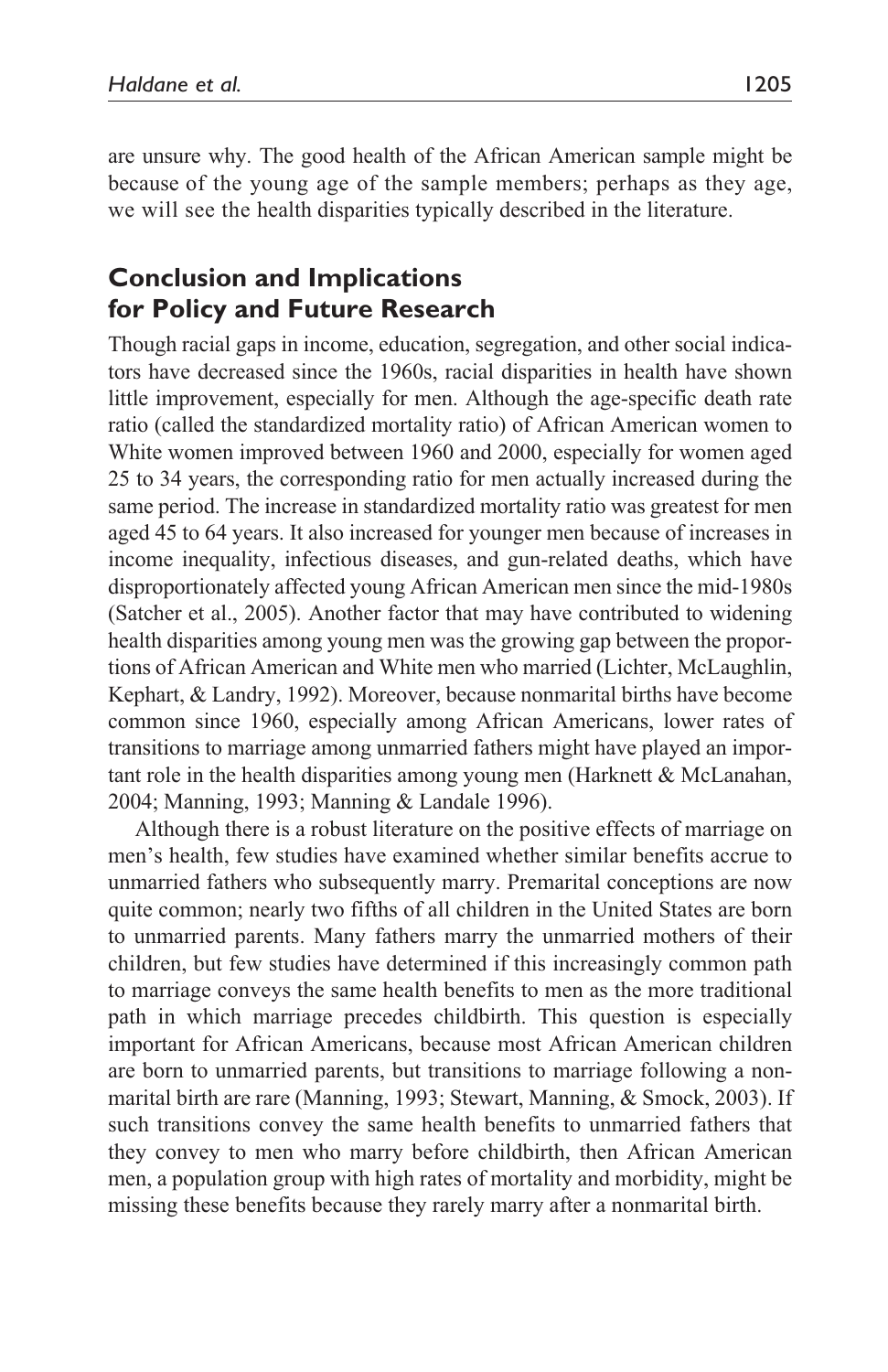We used longitudinal data from a birth cohort survey to examine if unmarried fathers who subsequently marry experience better health outcomes than those who do not. Although our data do not support the hypothesized effects of transitions to marriage on general health status, even before controlling for factors that might select unmarried fathers into marriage, we do find a statistically significant and negative association between transitions to marriage and the number of serious health problems in the full sample. Effects of such transitions are not statistically significant for unmarried fathers who had cohabited with the mothers since the children's births. This result is not surprising because these fathers have been receiving the health benefits of living with women, who are generally more aware of, knowledgeable about, and proactive in addressing health problems than men. Most important, the relationship between transitions to marriage and the number of serious health problems was no different for African American unmarried fathers than for White and Other unmarried fathers. Furthermore, transitions to marriage explained little of the difference between the number of serious health problems reported by African American and White/Other unmarried fathers; it should be noted that, contrary to expectations, African American unmarried fathers reported fewer such problems. Finally, almost all low- to moderate-income mothers had health insurance, through their employers or through Medicaid, but more than two fifths of unmarried fathers were uninsured. Few unmarried fathers gained access to health insurance through their wives, but doing so was significantly associated with fewer serious health problems (although the number of serious health problems between men who accessed their wife's insurance and those who did not was almost the same). Interestingly, after controlling for a father's general heath, the father's own health insurance status did not predict fewer serious health problems, although being employed was negatively associated with the number of serious health problems, a father later reported.

Although our results are illuminating, given the dearth of information about race, health, and marriage for men, they are far from conclusive. For one thing, the fathers in our sample are very young (about 26 years old on average), as are their children. In the brief span of 5 years since their children's births, we expect little deterioration in their general health and little opportunity for the health consciousness of their female partners to be manifest in improved general health. Therefore, future studies should follow cohorts of young men and fathers, especially African Americans, to see if the health benefits of marriage become more apparent over time. The same skepticism should be observed with respect to the null association between general health and health insurance status. As health deteriorates with age, those with health insurance will be able to detect and address problems sooner, and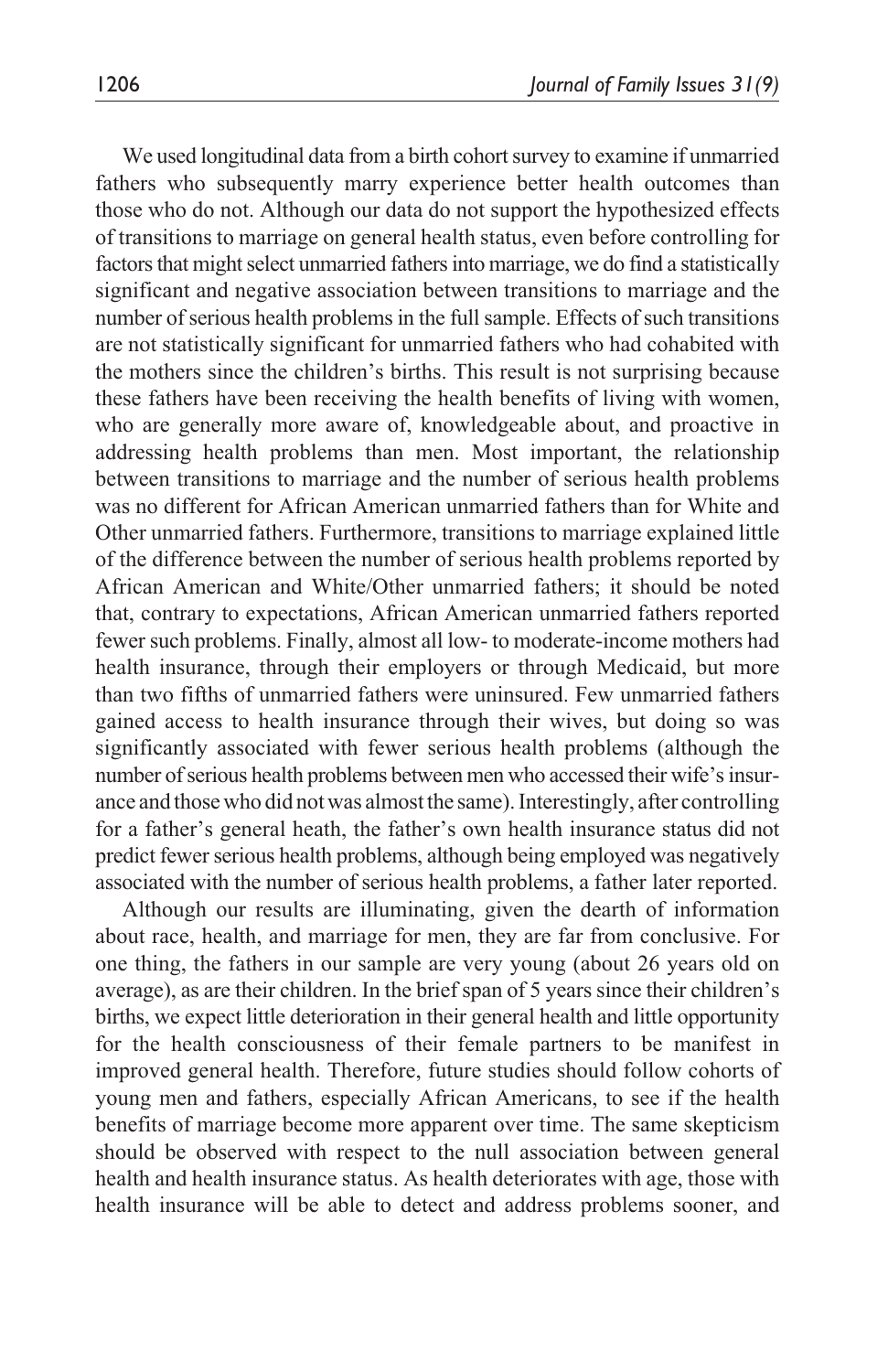through the "nudging" of their wives, those who are married will be more likely to do the same. Therefore, future research should also pay close attention to health insurance as a moderator of the effect of transitions to marriage when these fathers get older.

Another aspect of this study deserving of further research is the tendency of men in the other racial/ethnic category to report significantly more serious health problems than their White and African American counterparts. We know little about these fathers, other than that they were predominantly immigrants. We hope that subsequent study will explore whether such findings are an anomaly or indicative of larger trends.

## **Declaration of Conflicting Interests**

The author(s) declared no potential conflicts of interest with respect to the authorship and/or publication of this article.

### **Funding**

Research support was provided by the Office of the Assistant Secretary for Planning and Evaluation, U.S. Department of Health and Human Services, through a contract with Mathematica Policy Research.

### **Notes**

- 1. Prior to 1996, welfare recipients automatically qualified for Medicaid, and many women were initially enrolled when they became pregnant. However, the 1996 Personal Responsibility and Work Opportunities Reconciliation Act "delinked" welfare and Medicaid (Department of Health and Human Services, 1998). Now welfare recipients must apply for Medicaid benefits separately.
- 2. To allay possible concerns that the findings regarding transition to marriage in our OLS models were being driven by the relatively skewed distribution of our dependent variable, we reran models from Tables 3 and 4 where transition to marriage was significant using Poisson and negative binomial models, which are suitable where dependent variables are counts. In general, the results of these robustness checks (available on request) confirmed our main findings, although in the alternative models, the relationship between transition to marriage and the number of serious health problems was often only marginally significant  $(p < .06)$ .

#### **References**

- Anderson, E. (2000). *Code of the street: Decency, violence, and the moral life of the inner city*. New York: W. W. Norton.
- Bierman, A., Fazio, E., & Milkie, M. (2006). A multifaceted approach to the mental health advantage of the married. *Journal of Family Issues, 27*, 554-582.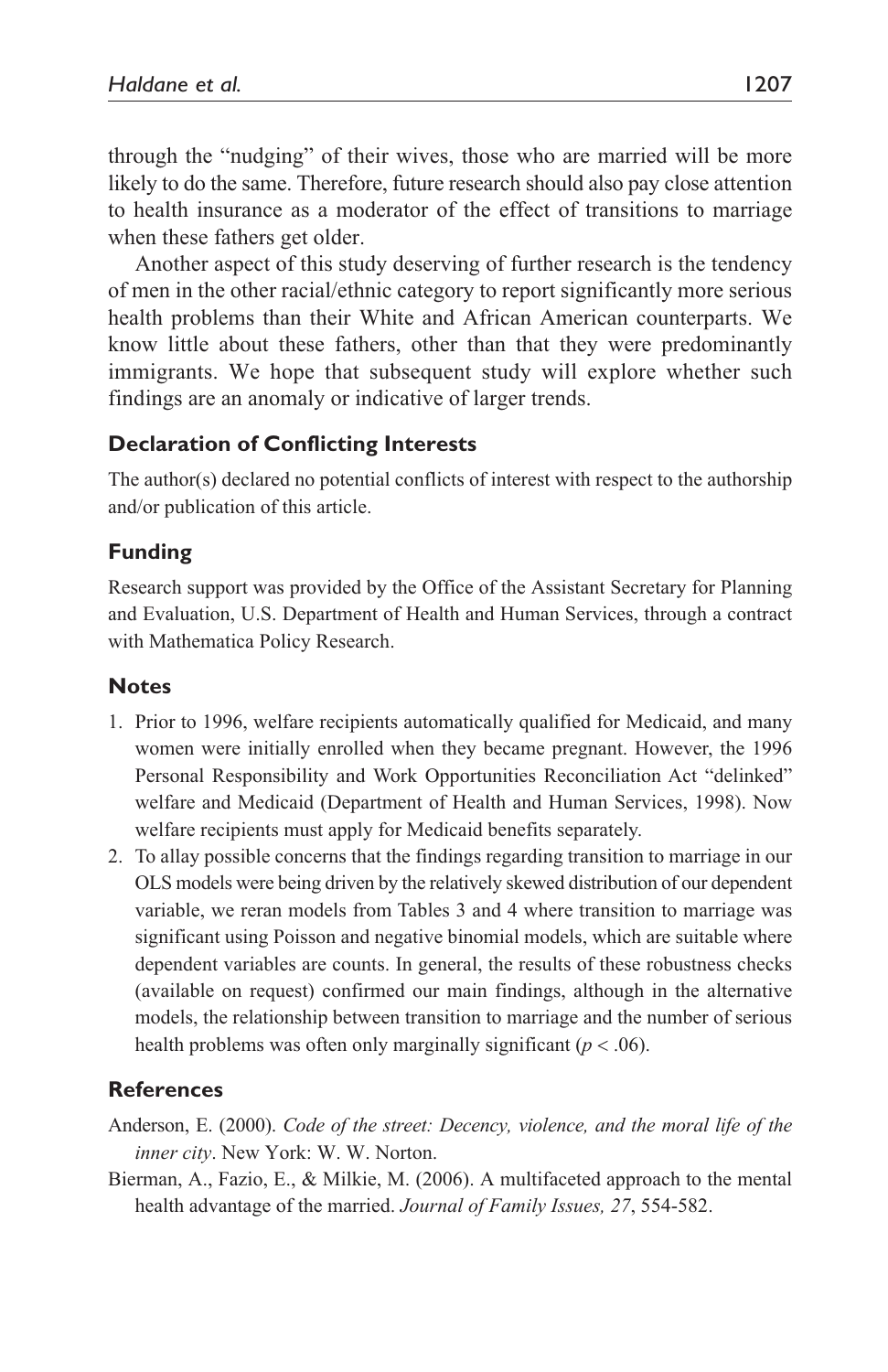- Blank, R. M., & Schmidt, L. (2001). Work, wages, and welfare. In R. M. Blank & R. Haskins (Eds.), *The new world of welfare* (pp. 70-102). Washington, DC: Brookings Institution Press.
- Brown, E. R., Ojeda, V. D., Wyn, R., & Levan, R. (2000). *Racial and ethnic disparities in access to health insurance and health care*. Los Angeles: UCLA Center for Health Policy Research and The Henry J. Kaiser Family Foundation.
- Brunson, R. K. (2007). "Police don't like Black people": African-American young men's accumulated police experiences. *Criminology & Public Policy, 6*, 71-102.
- Chernew, M., Cutler, D. M., & Keenan, P. S. (2005). Increasing health insurance costs and the decline in insurance coverage. *Health Research & Educational Trust, 40*, 1021-1039.
- Cohen, R. A., & Martinez, M. E. (2007). *Health insurance coverage: Early release of estimates from the National Health Interview Survey, 2006*. Atlanta, GA: Centers for Disease Control and Prevention.
- Courtenay, W. H. (2000). Constructions of masculinity and their influence on men's wellbeing: A theory of gender and health. *Social Science & Medicine, 50*, 1385-1401.
- Department of Health and Human Services. (1998). *HHS letter to State Medicaid and TANF Administrators*. Washington, DC: Author.
- Department of Health and Human Services. (2005). *Medicaid at a glance* (Publication No. CMS-11024-05). Washington, DC: Author.
- England, P., & Shafer, E. F. (2007). Everyday gender conflicts in low-income couples. In P. England & K. Edin (Eds.), *Unmarried couples with children* (pp. 55-83). New York: Russell Sage Foundation.
- Gelman, A., & Hill, J. (2006). *Data analysis using regression and multilevel/hierarchical models*. New York: Cambridge University Press.
- Goesling, B., & Koball, H. (2008). *Marriage and health care coverage among families with children* (ASPE Research Brief). Washington, DC: U.S. Department of Health and Human Services.
- Goldman, N. (1993). Marriage selection and mortality patterns: Inferences and fallacies. *Demography, 30*, 189-208.
- Hadley, J. (2007). Insurance coverage, medical care use, and short-term health changes following an unintentional injury or the onset of a chronic condition. *Journal of the American Medical Association, 297*, 1073-1084.
- Hamilton, B. E., Martin, J. A., & Ventura, S. J. (2006). *Births: Preliminary data for 2005. National Vital Statistics Reports* (Vol. 55). Hyattsville, MD: National Center for Health Statistics.
- Harknett, K., & McLanahan, S. S. (2004). Racial and ethnic differences in marriage after the birth of a child. *American Sociological Review, 69*, 790-811.
- Hill, M. N., Bone, L. R., Kim, M. T., Miller, D. J., Dennison, C. R., & Levine, D. M. (1999). Barriers to hypertension care and control in young urban black men. *American Journal of Hypertension, 12*, 951-958.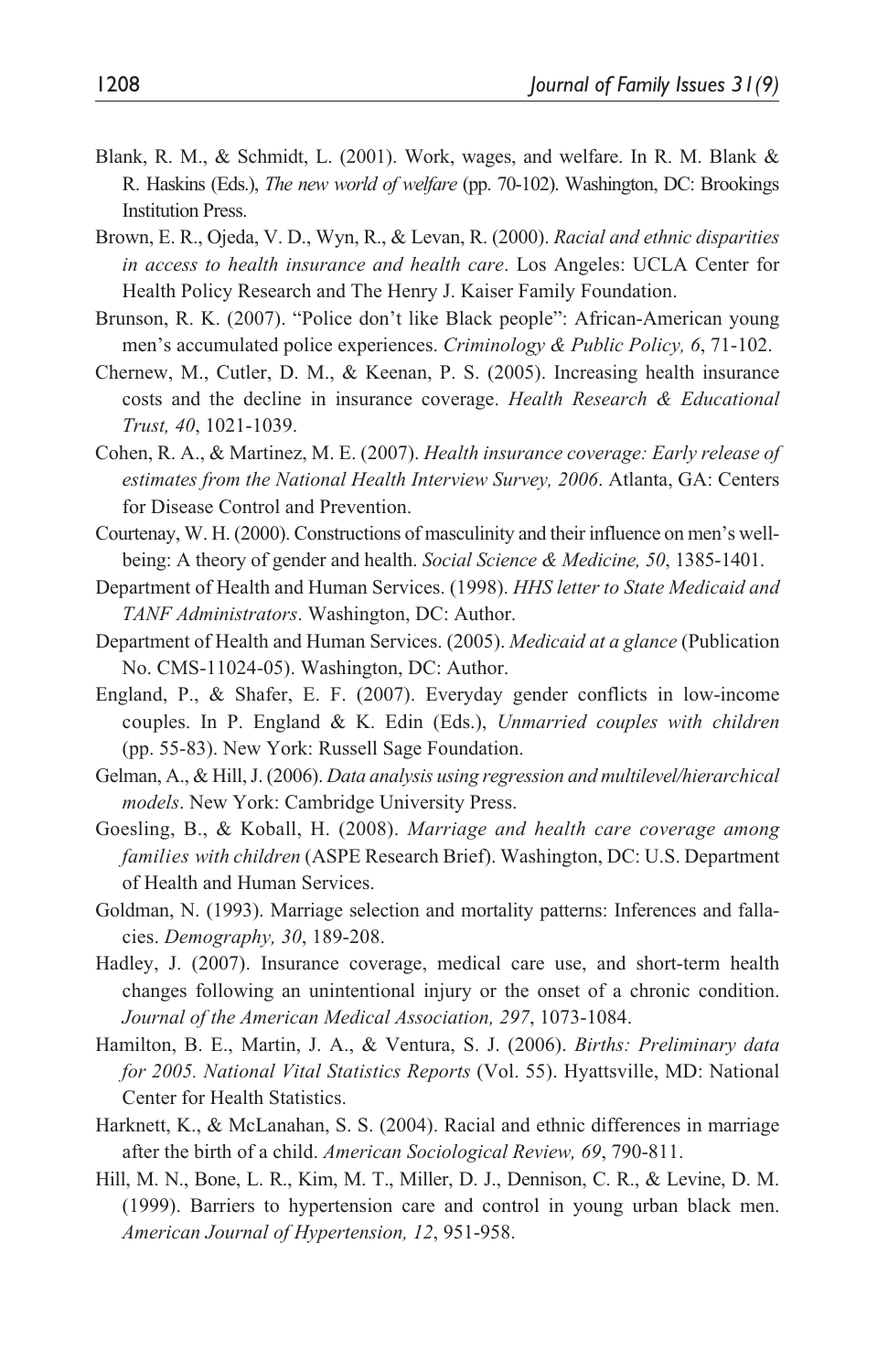- Hofferth, S. L., Pleck, J., Stueve, J. L., Bianchi, S., & Sayer, L. (2002). The demography of what fathers do. In C. S. Tamis-LeMonda & N. Cabrera (Eds.), *Handbook of father involvement* (pp. 63-90). Mahwah, NJ: Lawrence Erlbaum.
- Holzer, H. J., & Offner, P. (2006). Trends in the employment outcomes of young black men, 1972-2000. In R. B. Mincy (Ed.), *Black males left behind* (pp. 11-37). Washington, DC: Urban Institute Press.
- Isaacs, S., & Schroeder, S. (2004). Class—The ignored determinant of the nation's health. *New England Journal of Medicine, 351*, 1137-1142.
- Koball, H., Moiduddin, E., Henderson, J., Goesling, B., & Besculides, M. (2010). What do we know about the link between marriage and health? *Journal of Family Issues*, *31,* 1019-1040.
- Lantz, P. M., Lynch, J. W., House, J. S., Lepkowski, J. M., Mero, R. R., Musick, M. A., et al. (2001). Socioeconomic disparities in health change in a longitudinal study of US adults: The role of health-risk behaviors. *Social Science & Medicine, 53*, 29-40.
- Levy, H., & Meltzer, D. (2001). *What do we really know about whether health insurance affects health? Economic research initiative of the uninsured working paper*. Ann Arbor: University of Michigan.
- Lichter, D. T., LeClere, F. B., & McLaughlin, D. K. (1991). Local marriage markets and the marital behavior of black and white women. *American Journal of Sociology, 96*, 843-867.
- Lichter, D. T., McLaughlin, D. K., Kephart, G., & Landry, D. (1992). Race and the retreat from marriage: A shortage of marriageable men? *American Sociological Review, 57*, 781-799.
- Lichter, D.T., McLaughlin, D. K., & Ribar, D. C. (2002). Economic restructuring and the retreat from marriage. *Social Science Research, 31*, 230-256.
- Little, R. J. A., & Rubin, D. B. (2002). *Statistical analysis with missing data* (2nd ed.). New York: John Wiley.
- Maddala, G. S. (1993). *The econometrics of panel data* (Vols. 1 & 2). Brookfield, VT: Elgar.
- Manning, W. (1993). Marriage and cohabitation following premarital conception. *Journal of Marriage and the Family, 55*, 839-850.
- Manning, W., & Landale, N. S. (1996). Racial and ethnic differences in the role of cohabitation and premarital childbearing. *Journal of Marriage and the Family, 58*, 63-77.
- Marcussen, K. (2005). Explaining differences in mental health between married and cohabitating individuals. *Social Psychology, 68*, 239-257.
- McLanahan, S., Garfinkel, I., Reichman, N., Teitler, J., Carlson, M., & Audigier, C. N. (2003). *The fragile families and child wellbeing study baseline national report*. Princeton, NJ: Bendheim-Thoman Center for Research on Child Wellbeing.
- Mincy, R. B., Hill, J., & Sinkewicz, M. (2009). Marriage: Cause or mere indicator of future earnings growth? *Journal of Policy Analysis and Management, 28*, 417-439.
- Mincy, R. B., Lewis, C. E., & Han, J. (2006). Left behind: Less-educated young black men in the economic boom of the 1990s. In R. B. Mincy (Ed.), *Black males left behind* (pp. 1-10). Washington, DC: Urban Institute.